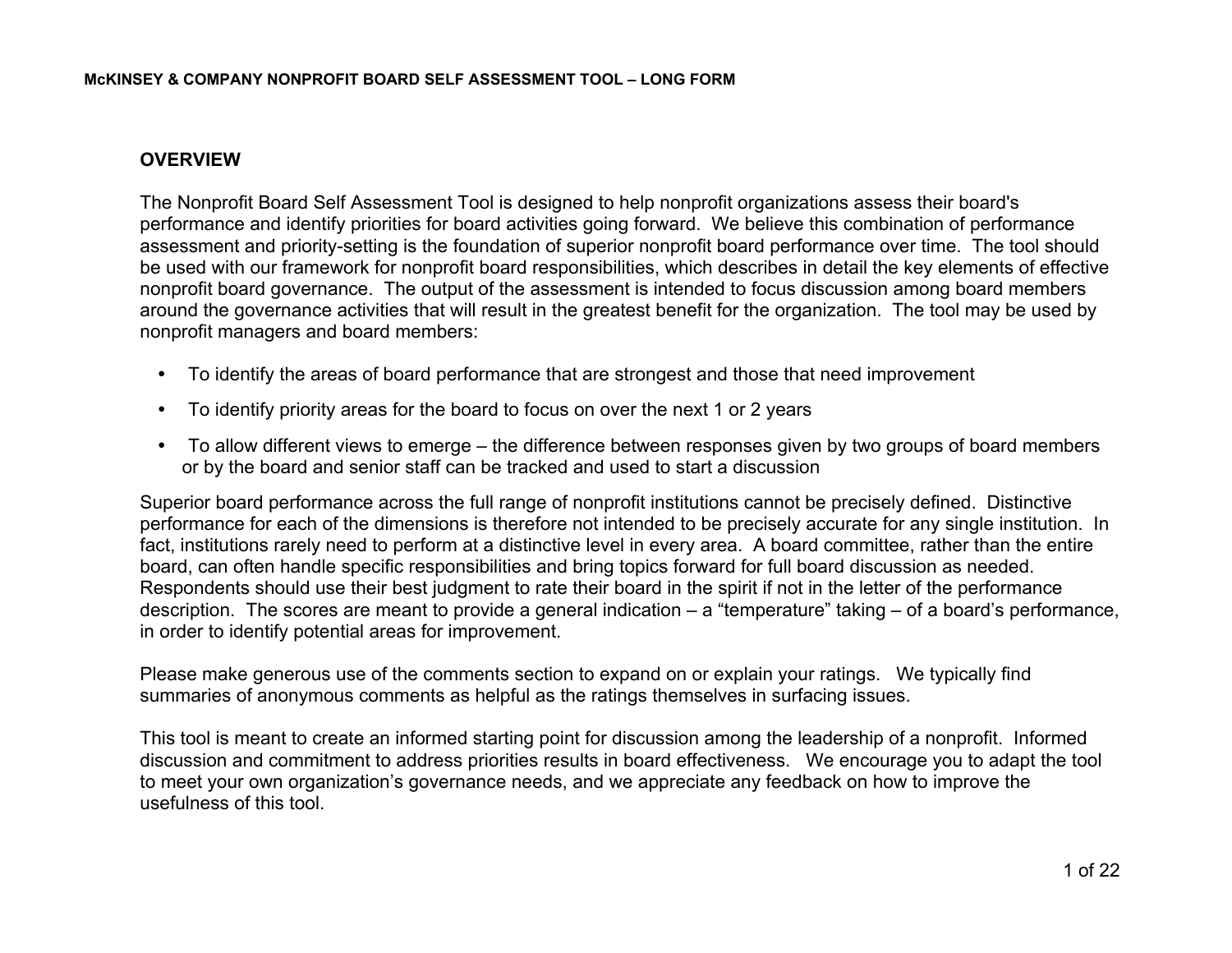#### **GUIDELINES FOR ASSESSORS**

The Nonprofit Board Self Assessment Tool has three sections:

- 1. Performance of the board (or board committee) on its core responsibilities
- 2. Perceived importance of responsibilities for the next 1-2 years
- 3. Quality of enablers in place to support board effectiveness

In sections 1 and 3, "Performance of board on its core responsibilities" and "Enablers of board effectiveness," mark the box in each row that is closest to describing the situation at hand; descriptions will rarely be a perfect match, so use the comments section to expand on any aspect of performance that you wish.

If a row is not relevant to the organization assessed, write "N/A" in the comments section; if you simply have no knowledge, write "D/K."

For each of the responsibilities in Section 2, "Perceived importance of responsibilities for the next 1-2 years," indicate how important you believe it will be for the board to focus on each area in order to make the most positive impact on the performance of the organization. Since the board cannot focus on all responsibilities with equal weight at the same time, the ratings are intended to indicate relative priorities for each responsibility.

Please return your completed tool to the administrator, who will collate the results and compile an anonymous summary of comments for board discussion.

Please identify your role in the organization: Board Member \_\_\_\_\_\_\_\_\_\_\_ Management \_\_\_\_\_\_\_ Other

**Approximate time needed for completion: 30 minutes**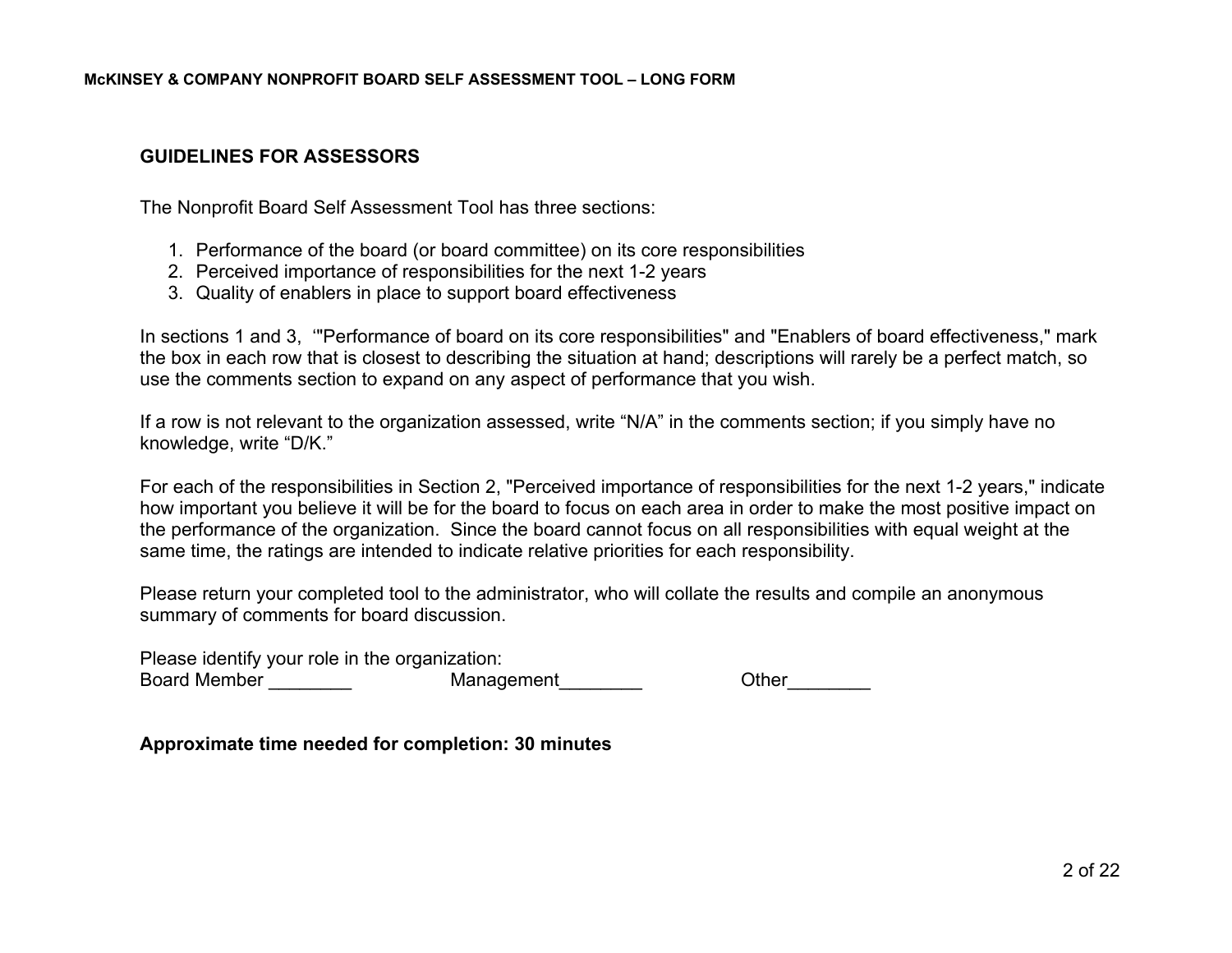# **AREAS COVERED BY THE ASSESSMENT'S THREE SECTIONS**

## **SECTION 1: PERFORMANCE OF BOARD ON ITS CORE RESPONSIBILITIES**

#### **Shape mission and strategic direction**

- Clarify mission and vision
- Participate in and approve strategic and policy decisions

#### **Ensure leadership and resources**

- Select, evaluate, and develop CEO
- Ensure adequate financial resources
- Provide expertise and access for organizational needs
- Build reputation

#### **Monitor and improve performance**

- Oversee financial and risk management
- Monitor organizational performance
- Improve board performance

## **SECTION 2: PERCEIVED IMPORTANCE OF RESPONSIBILITIES FOR THE NEXT 1-2 YEARS**

## **SECTION 3: QUALITY OF BOARD EFFECTIVENESS ENABLERS**

- Size and structure
- Composition
- Leadership
- Processes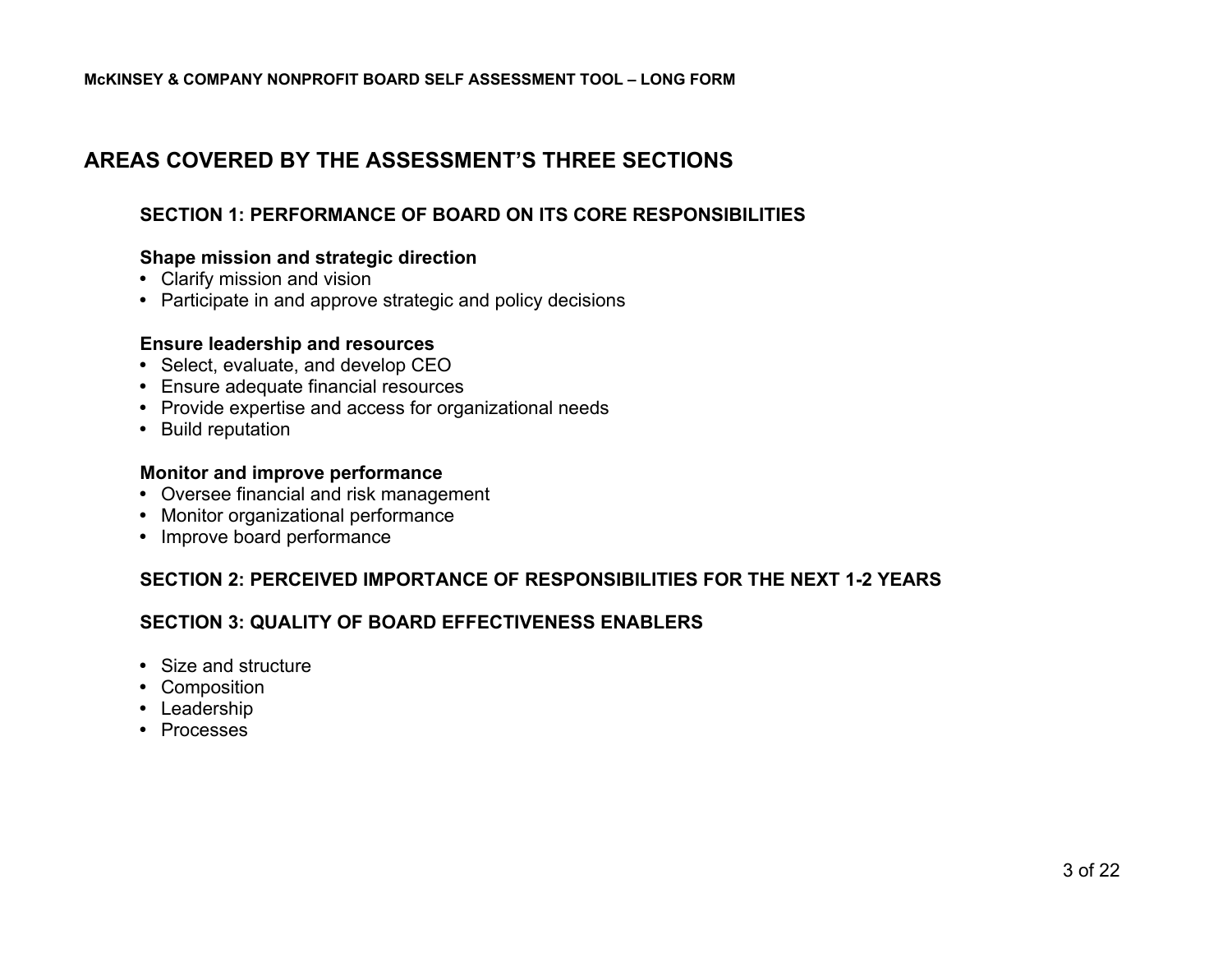| Shape the<br>mission and<br>vision                                                                       | 1<br>Poor                                                                                         | $\overline{2}$<br>Average                                                                                                                                 | $\mathbf{3}$<br>Good                                                                                                                                                                 | 4<br><b>Distinctive</b>                                                                                                                                    | <b>Comments</b> |
|----------------------------------------------------------------------------------------------------------|---------------------------------------------------------------------------------------------------|-----------------------------------------------------------------------------------------------------------------------------------------------------------|--------------------------------------------------------------------------------------------------------------------------------------------------------------------------------------|------------------------------------------------------------------------------------------------------------------------------------------------------------|-----------------|
| Common<br>understanding of<br>mission                                                                    | Active and open<br>disagreement about mission                                                     | Board members appear to<br>share surface understanding<br>of mission; disagreements<br>may exist at deeper level<br>although they have not been<br>raised | Board members share<br>common understanding of<br>mission although it has not<br>been stressed tested<br>through discussion                                                          | All board members share a<br>common understanding of<br>the mission that has been<br>stress tested through<br>discussion                                   |                 |
| Common<br>understanding of<br>vision (i.e., what<br>the organization<br>aspires to become<br>in 5 years) | Board members lack<br>understanding of vision is as<br>distinct from mission                      | Vision not formalized; board<br>members' understanding of<br>vision not aligned with likely<br>disagreement over what is<br>achievable                    | Board members appear to<br>have a common<br>understanding of the vision;<br>vision not documented<br>and/or lacks concrete goals                                                     | All board members share<br>common understanding of<br>where organization wants to<br>be in 5-10 years; vision is<br>well documented with<br>concrete goals |                 |
| Use of mission<br>and vision in<br>policy/strategy<br>decisions                                          | Board members do not refer<br>to mission and vision in their<br>discussions on<br>policy/strategy | Board members infrequently<br>refer to mission and vision in<br>discussions on policy/<br>strategy                                                        | Although not formalized,<br>board members frequently<br>refer to mission and vision in<br>discussions on<br>policy/strategy                                                          | All major policy/strategy<br>discussions include explicit<br>consideration of fit with<br>mission and vision                                               |                 |
| <b>Process for</b><br>raising mission<br>and vision issues                                               | Board has no formal<br>process to engage board in<br>reviewing the mission and<br>vision          | Informal discussion within<br>small groups on mission or<br>vision; Issues of<br>mission/vision rarely raised<br>to board for broad<br>discussion         | Informal and active<br>discussion within small<br>groups with issues (e.g.,<br>relevance of mission)<br>brought before the board on<br>ad-hoc basis when there is<br>enough momentum | Formalized process (e.g.,<br>board retreats) to foster<br>active board member<br>participation in examining<br>mission-related issues                      |                 |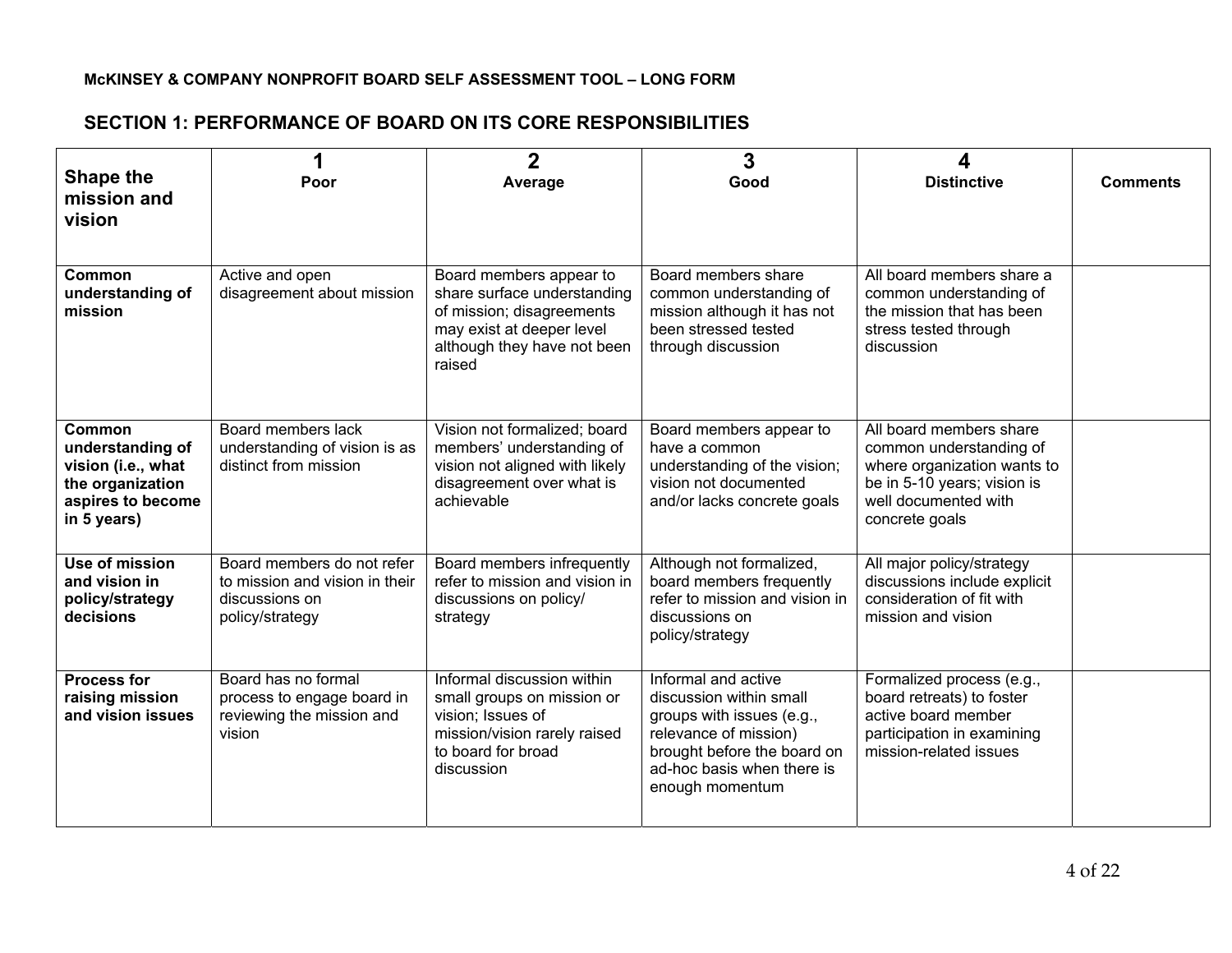| <b>Engage in</b><br>strategic<br>planning and<br>policy decisions                 | Poor                                                                                                       | $\overline{2}$<br>Average                                                                                                                                                                                                 | 3<br>Good                                                                                                                                                                                                                                                                                | <b>Distinctive</b>                                                                                                                                                                                                                                                                                                                            | <b>Comments</b> |
|-----------------------------------------------------------------------------------|------------------------------------------------------------------------------------------------------------|---------------------------------------------------------------------------------------------------------------------------------------------------------------------------------------------------------------------------|------------------------------------------------------------------------------------------------------------------------------------------------------------------------------------------------------------------------------------------------------------------------------------------|-----------------------------------------------------------------------------------------------------------------------------------------------------------------------------------------------------------------------------------------------------------------------------------------------------------------------------------------------|-----------------|
| <b>Process for</b><br>strategic planning<br>and quality of board<br>participation | No formal process for<br>strategic planning and little<br>takes place                                      | Formal process exists but<br>used on ad-hoc basis;<br>mainly staff driven with<br>very little involvement by<br>board members in<br>developing the plan; board<br>largely "rubber stamps"<br>plan with limited discussion | Process exists for<br>developing strategic plan<br>but does not specify the<br>framework for strategic<br>planning (e.g., main<br>elements/issues that plan<br>must address); mainly<br>staff-driven; active<br>discussion by the entire<br>board before approving the<br>strategic plan | Formal process for board<br>involvement that specifies<br>broad framework (timing<br>and content) for strategic<br>planning; joint board and<br>staff ownership of strategic<br>plan with some board<br>members heavily involved;<br>active discussion by the<br>entire board supported by<br>needed facts/materials<br>before final approval |                 |
| <b>Quality of strategic</b><br>plan                                               | No formal plan; board<br>members/staff would not<br>describe key points of the<br>strategy in the same way | Strategic plan exists but<br>has major holes in one or<br>more of: goals, situation<br>analysis, options<br>considered, expected<br>outcomes, resource<br>implications,<br>responsibilities                               | All key strategic elements<br>addressed in plan; clear<br>linkage of programs to<br>mission and vision;<br>unresolved issues<br>identified for further<br>investigation                                                                                                                  | Robust plan covers all key<br>strategic elements; agreed<br>upon program outcomes<br>are tightly linked to mission<br>and vision and results<br>inform subsequent<br>decisions; clear plan for<br>closing resource gaps if<br>any                                                                                                             |                 |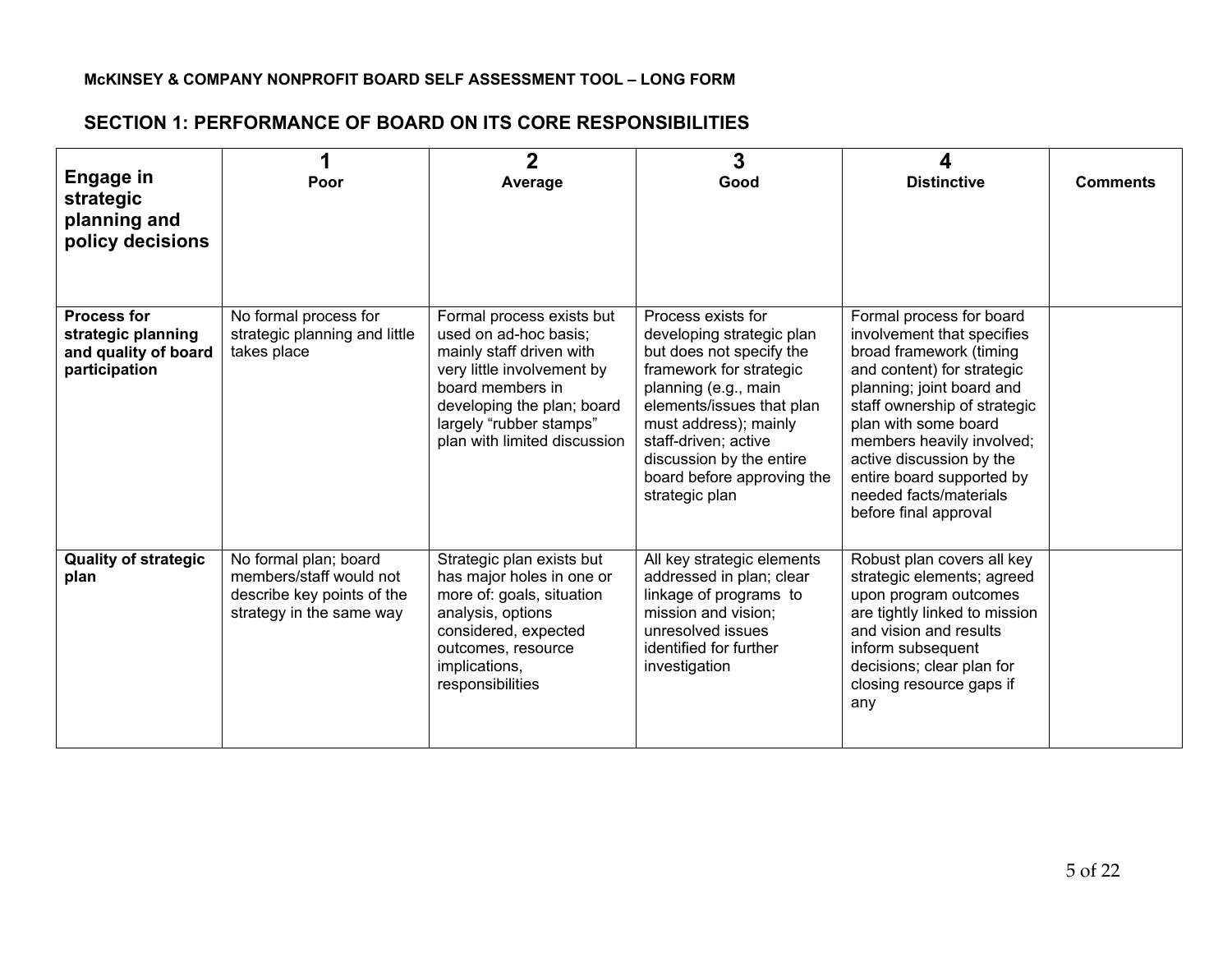| Engage in<br>strategic<br>planning and<br>policy decisions                                     | Poor                                                                                                                                                                                                                            | 2<br>Average                                                                                                                                                                                                                     | Good                                                                                                                                                                                                                                  | <b>Distinctive</b>                                                                                                                                                                                                                                                    | <b>Comments</b> |
|------------------------------------------------------------------------------------------------|---------------------------------------------------------------------------------------------------------------------------------------------------------------------------------------------------------------------------------|----------------------------------------------------------------------------------------------------------------------------------------------------------------------------------------------------------------------------------|---------------------------------------------------------------------------------------------------------------------------------------------------------------------------------------------------------------------------------------|-----------------------------------------------------------------------------------------------------------------------------------------------------------------------------------------------------------------------------------------------------------------------|-----------------|
| <b>Agreement on</b><br>distinction between<br>board-level and<br>management-level<br>decisions | There is frequent<br>disagreement between<br>board/individual members<br>and staff on appropriate<br>level of board involvement<br>in issues; CEO/staff feel<br>"micromanaged" or<br>"unsupported"; board feels<br>disconnected | Debates, when they occur,<br>usually involve the<br>behaviors of one/a few<br>members; board/staff feel<br>surprises (need for rapid<br>decisions or surprising<br>decision outcomes) occur<br>more frequently than<br>necessary | Board and staff have high-<br>level understanding of<br>distinction between board<br>and management<br>decisions; all parties<br>believe current model<br>generally works well, but a<br>few notable surprises mark<br>recent history | Board and staff have a<br>shared understanding of<br>relative roles (written or<br>explicitly discussed); all<br>parties feel their views are<br>heard in the process;<br>frequent interaction<br>between CEO and Board<br>Chair ensure "no surprises"<br>environment |                 |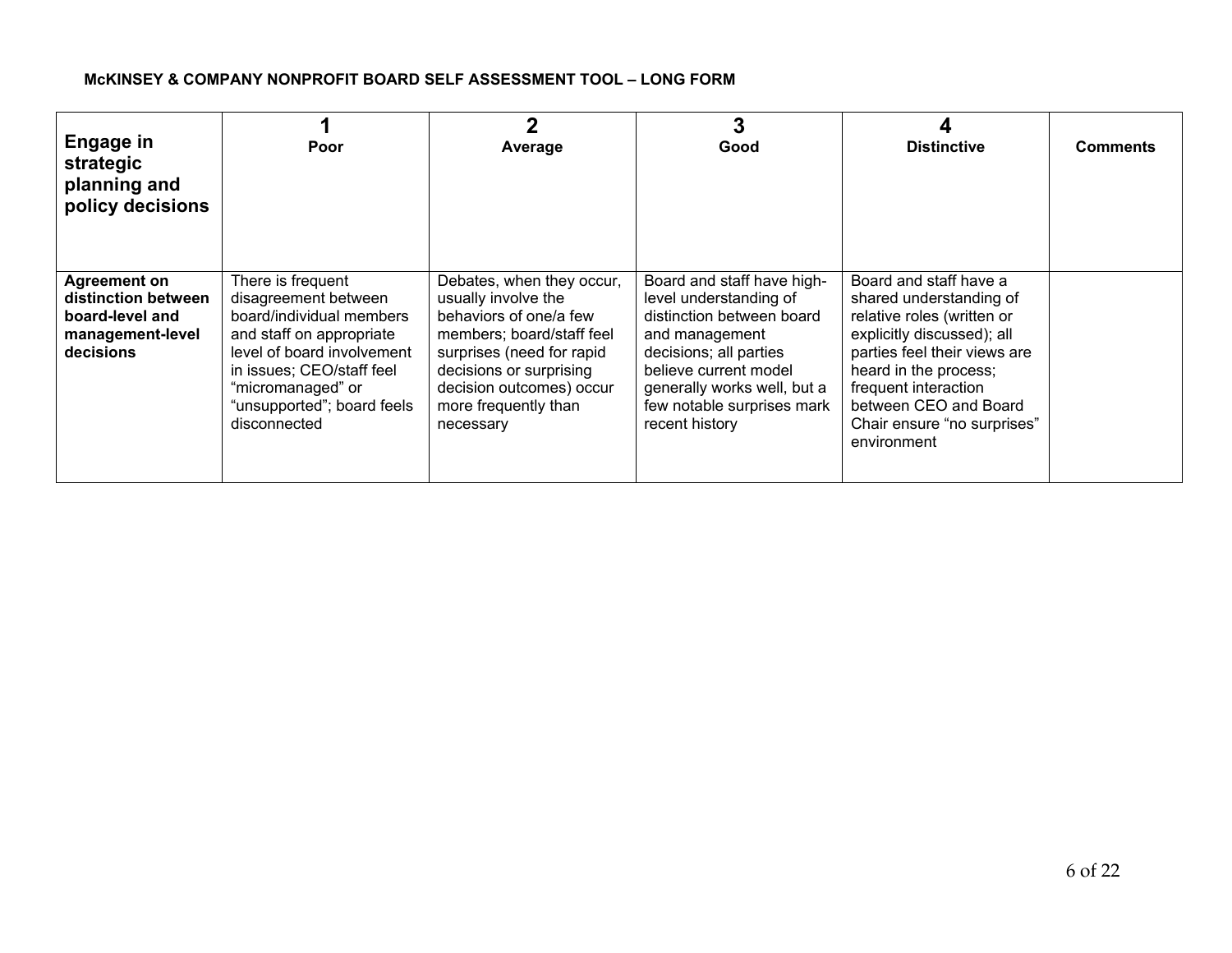| Select,<br>evaluate and<br>develop CEO          | Poor                                                                                                                             | $\overline{2}$<br>Average                                                                                                                                           | 3<br>Good                                                                                                                                                          | <b>Distinctive</b>                                                                                                                                                                                                                                                                                 | <b>Comments</b> |
|-------------------------------------------------|----------------------------------------------------------------------------------------------------------------------------------|---------------------------------------------------------------------------------------------------------------------------------------------------------------------|--------------------------------------------------------------------------------------------------------------------------------------------------------------------|----------------------------------------------------------------------------------------------------------------------------------------------------------------------------------------------------------------------------------------------------------------------------------------------------|-----------------|
| <b>Succession</b><br>planning                   | Board has no clear<br>succession plan                                                                                            | Board has informal<br>discussion with CEO on<br>succession and on<br>identifying candidates<br>before need for a CEO<br>transition arises                           | Board has explicit view on<br>succession and works with<br>CEO to identify internal<br>candidates with leadership<br>potential                                     | Board has explicit view on<br>succession and actively<br>works with the CEO to<br>identify internal candidates<br>and provide development<br>opportunities for the top 3-5<br>candidates to "round out"<br>their skills                                                                            |                 |
| <b>Evaluation and</b><br>development<br>process | Evaluations are subjective<br>and occur on ad-hoc basis;<br>most board members are<br>unaware of process or<br>feedback messages | Evaluations performed<br>annually against pre-<br>agreed criteria; board<br>members have opportunity<br>to provide input to process                                 | Evaluations performed<br>formally and at least<br>annually against pre-<br>agreed criteria; written<br>feedback messages<br>reinforced through CEO<br>compensation | Evaluations performed at<br>least annually against pre-<br>defined criteria; evaluation<br>includes 360-degree<br>feedback and includes a<br>self-assessment by the<br>CEO. Written feedback<br>includes skill development<br>plan. CEO compensation<br>decision reinforces view of<br>performance |                 |
| <b>Search process</b><br>(when required)        | Little discussion of criteria<br>for new CEO; roles/<br>decision-making process<br>unclear                                       | Limited discussion of<br>criteria and search plan by<br>board; board members feel<br>"left out" of process;<br>frustration with quality of<br>candidates considered | Formal criteria and plan<br>discussed at board; internal<br>and external candidates<br>considered and at least one<br>strong candidate emerges                     | Formal search criteria,<br>expectations for first 2<br>years, and search plan<br>receive broad board<br>support; internal and<br>external candidates<br>reviewed and "true choice"<br>between qualified<br>candidates can be made                                                                  |                 |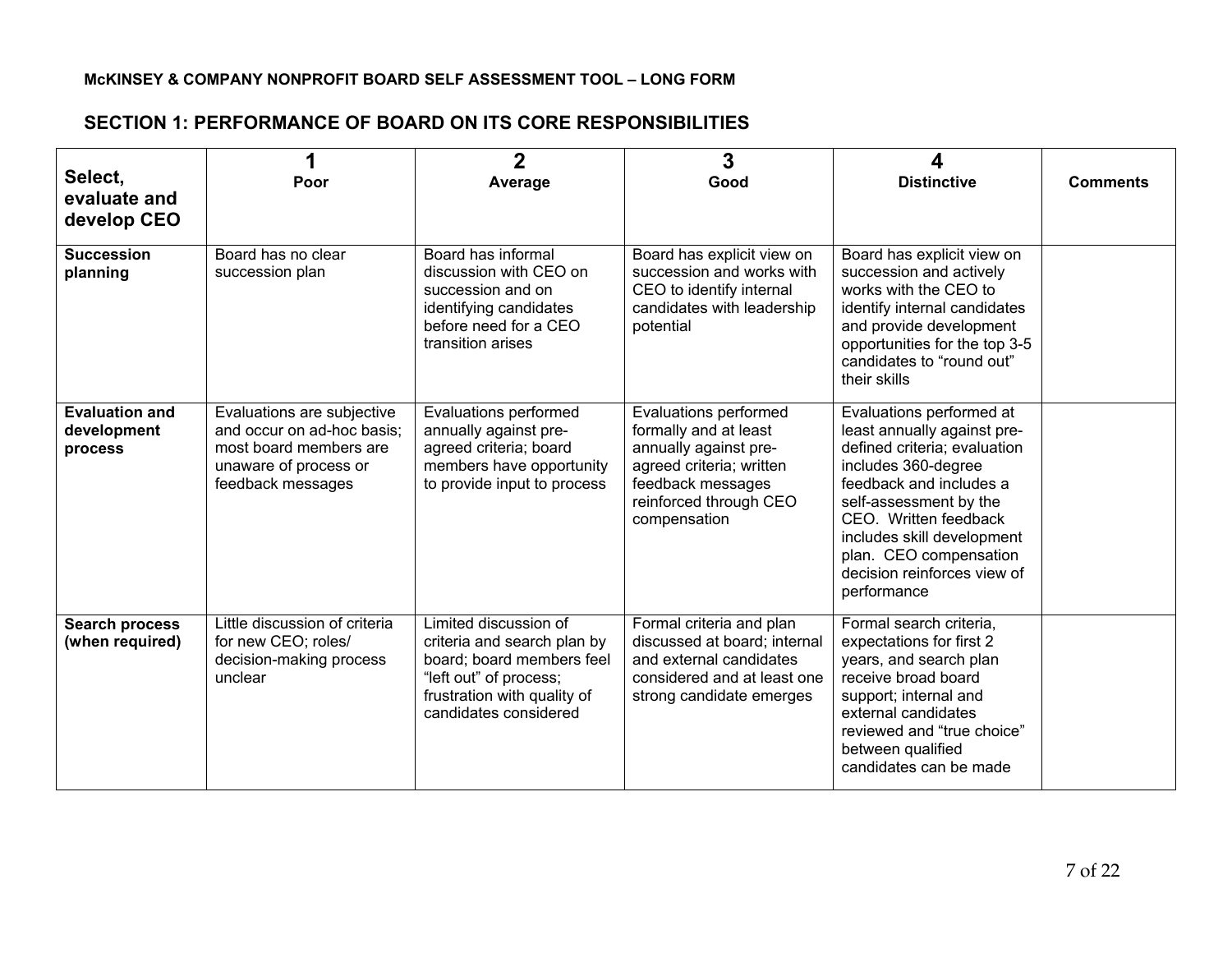| <b>Ensure</b><br>adequate<br>financial<br><b>resources</b> | Poor                                                                                                                                                                                            | $\overline{2}$<br>Average                                                                                                                                                                                                           | 3<br>Good                                                                                                                                                                | <b>Distinctive</b>                                                                                                                                                                                                                              | <b>Comments</b> |
|------------------------------------------------------------|-------------------------------------------------------------------------------------------------------------------------------------------------------------------------------------------------|-------------------------------------------------------------------------------------------------------------------------------------------------------------------------------------------------------------------------------------|--------------------------------------------------------------------------------------------------------------------------------------------------------------------------|-------------------------------------------------------------------------------------------------------------------------------------------------------------------------------------------------------------------------------------------------|-----------------|
| <b>Financial needs</b><br>assessment                       | No clear understanding of<br>gaps in resources needed                                                                                                                                           | Board has some<br>understanding of resources<br>needed, mainly from<br>discussions around budget                                                                                                                                    | Board understands gaps in<br>resources needed for<br>coming year and feels<br>"ownership" of need, given<br>the potential impact on<br>current programs                  | Board works with staff as a<br>part of strategic planning<br>process to develop a multi-<br>year view of funding<br>requirements and trade-offs<br>embedded in different<br>resource levels; board feels<br>strong ownership for the<br>targets |                 |
| <b>Individual</b><br>donations to the<br>organization      | Individual board members'<br>financial support is<br>inconsistent and routinely<br>misses goals set for the<br>board; board members are<br>unclear on collective and<br>individual expectations | Board members' financial<br>support varies by individual;<br>Some board members give<br>consistently; others could<br>give/were expected to give<br>more; expectations for<br>support not well understood<br>prior to joining board | Most board members<br>donate consistently to the<br>level they are expected to<br>give; board meets but does<br>not usually exceed<br>"donation" goals                   | All board members<br>financially support<br>organization, which is a<br>priority for each board<br>member's charitable giving;<br>board consistently meets/<br>sometimes exceeds<br>"donation" goals                                            |                 |
| Involvement in<br>fundraising<br>planning and<br>execution | Board members' role in<br>raising funds is not<br>commonly shared and<br>involvement in fund-raising<br>is isolated in a few<br>directors.                                                      | Board occasionally<br>introduces staff to contacts<br>for fund-raising but no<br>systematic effort<br>undertaken                                                                                                                    | Directors acknowledge<br>fund-raising responsibility<br>and work with staff to<br>develop fund-raising plan<br>and introduce staff to<br>contacts with some<br>frequency | Board and staff develop<br>clear plan to meet fund-<br>raising targets; board<br>introduces staff to potential<br>donors and drives fund-<br>raising activities when<br>necessary                                                               |                 |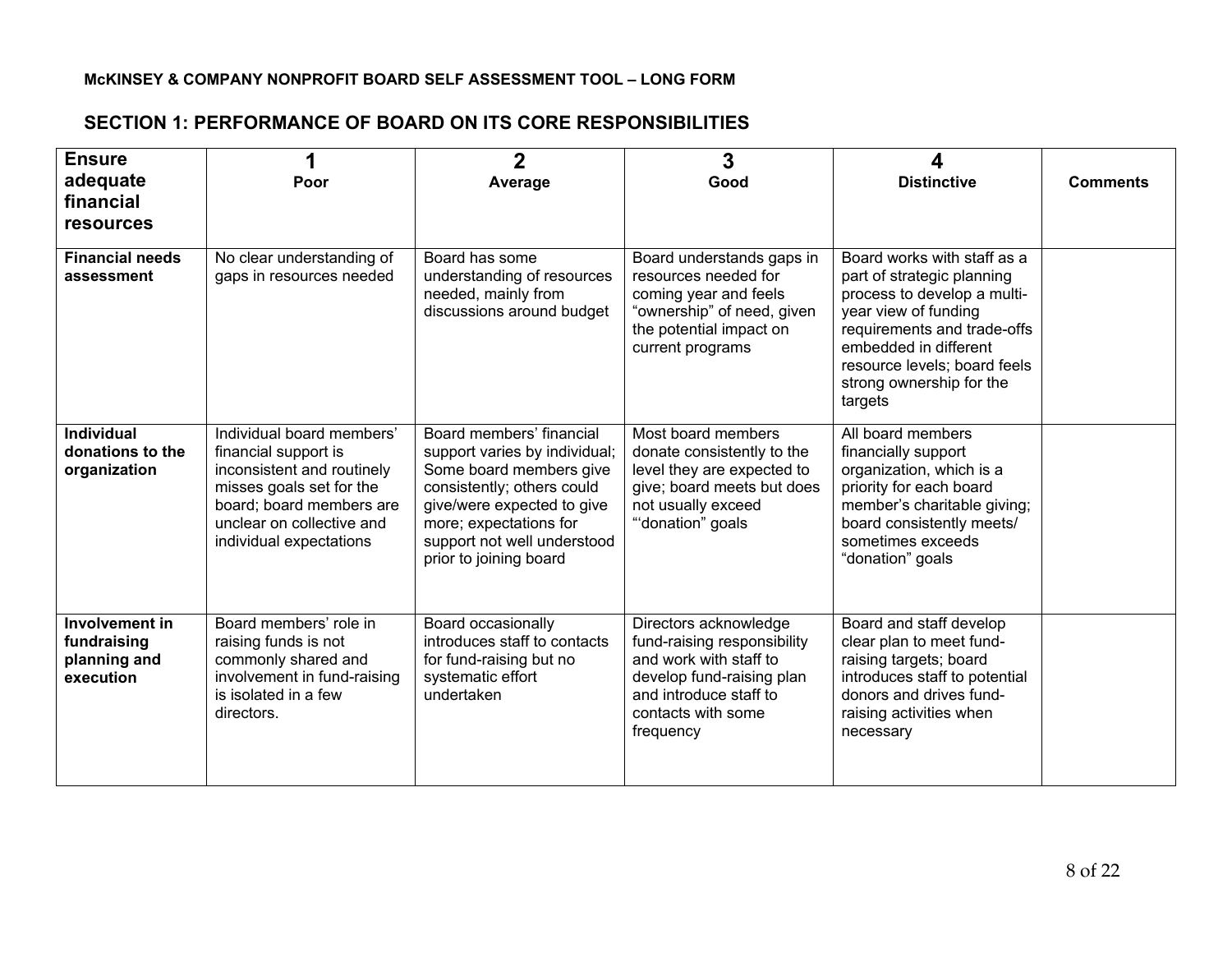| Provide expertise<br>and access for<br>organizational<br>needs                                                                                                 | Poor                                                                                                         | $\overline{2}$<br>Average                                                                                                                                              | 3<br>Good                                                                                                                                                          | <b>Distinctive</b>                                                                                                                                                                                       | <b>Comments</b> |
|----------------------------------------------------------------------------------------------------------------------------------------------------------------|--------------------------------------------------------------------------------------------------------------|------------------------------------------------------------------------------------------------------------------------------------------------------------------------|--------------------------------------------------------------------------------------------------------------------------------------------------------------------|----------------------------------------------------------------------------------------------------------------------------------------------------------------------------------------------------------|-----------------|
| <b>Board understanding</b><br>of needed access and<br>influence to support<br>organizational<br>objectives, (e.g.,<br>legislative access,<br>community access) | Topic of access not<br>specifically discussed or<br>seen as source of board<br>assistance to organization    | Board understanding of<br>needs for access based<br>on periodic requests from<br>CEO; needs largely<br>determined on reactive<br>basis to need of the<br>moment        | Board understands needs<br>based on strategic<br>planning discussions with<br>CEO/staff, although<br>specific plans or<br>relationship goals are not<br>identified | Needs for access and<br>influence based on<br>strategic view of<br>organizational objectives;<br>needs identified in detail to<br>allow meaningful roles to<br>be identified for individual<br>directors |                 |
| Ability of board to<br>provide access and<br>influence needed                                                                                                  | Board plays no role<br>providing access or<br>influence for<br>organizational needs                          | Board provides access<br>and influence sporadically<br>but many needs not<br>addressed, or support is<br>seen to be of little value to<br>the organization             | Board provides access to<br>most needed individuals<br>and institutions; access<br>and influence seen as of<br>moderate value to<br>institution                    | Board proactively reaches<br>out to further<br>organizational goals and is<br>frequently very influential<br>in achieving them                                                                           |                 |
| <b>Board understanding</b><br>of expertise needed<br>for organizational<br>objectives, e.g.,<br>financial, strategic,<br>subject matter<br>expertise           | Topic of expertise not<br>specifically discussed or<br>seen as source of board<br>assistance to organization | Board understanding of<br>needs for expertise based<br>on periodic requests from<br>CEO, needs largely<br>determined on reactive<br>basis to need of the<br>moment     | Board understands needs<br>based on strategic<br>planning discussions with<br>CEO/staff                                                                            | Needs for expertise based<br>on strategic view of<br>organizational objectives;<br>needs identified in detail to<br>allow meaningful roles to<br>be identified for individual<br>directors               |                 |
| Ability of board to<br>provide expertise                                                                                                                       | Board does not see<br>providing expertise as a<br>vital role and rarely offers<br>assistance                 | CEO reaches out to<br>individuals for assistance:<br>help generally seen as of<br>modest value to<br>organization; some gaps<br>in available expertise<br>versus needs | Board members volunteer/<br>access expertise and can<br>cover most typical needs;<br>skills seen as valuable to<br>organization                                    | Board expertise<br>addresses most needs<br>and is seen as source of<br>distinctive value to<br>organization                                                                                              |                 |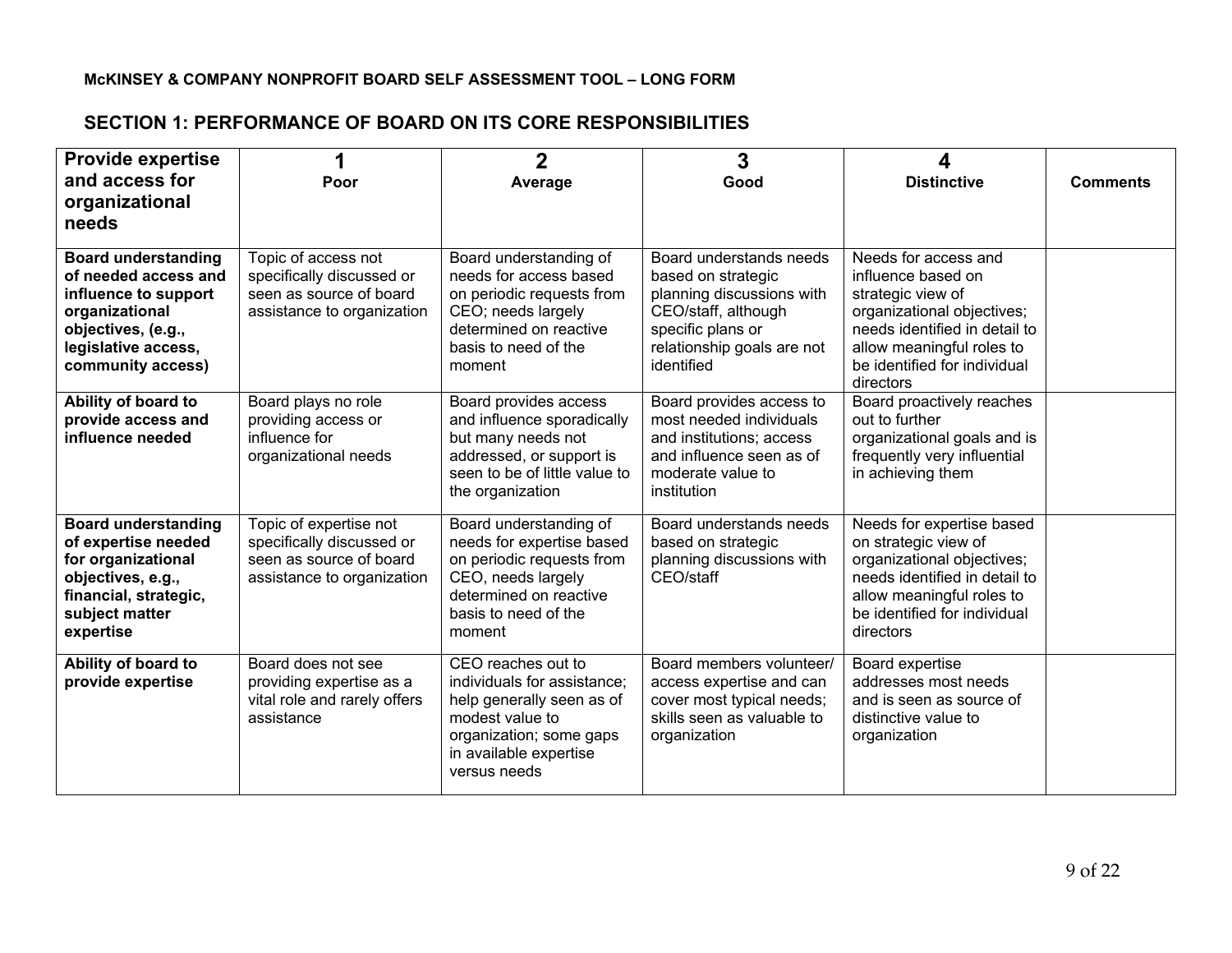| <b>Build</b><br>reputation                                                                                                                    | Poor                                                                                                                     | 2<br>Average                                                                                                                      | Good                                                                                                                                  | <b>Distinctive</b>                                                                                                                                                                                   | <b>Comments</b> |
|-----------------------------------------------------------------------------------------------------------------------------------------------|--------------------------------------------------------------------------------------------------------------------------|-----------------------------------------------------------------------------------------------------------------------------------|---------------------------------------------------------------------------------------------------------------------------------------|------------------------------------------------------------------------------------------------------------------------------------------------------------------------------------------------------|-----------------|
| <b>Board</b><br>understanding of<br>reputation<br>objectives and of<br>the role the board<br>can play in<br>building/enhancin<br>g reputation | Topic of building reputation<br>not a priority and not<br>specifically discussed/seen<br>as a board role                 | Reputation objectives<br>understood in vague terms<br>with little differentiation of<br>the message between<br>target communities | Board understands key<br>goals and differences<br>between target<br>communities; plan for board<br>activity is largely<br>undeveloped | Needs for reputation<br>building based on strategic<br>view of organizational<br>objectives; needs identified<br>in detail to allow meaningful<br>roles to be identified for<br>individual directors |                 |
| <b>Board</b><br>effectiveness in<br>enhancing<br>reputation of<br>organization in<br>the relevant<br>communities                              | Board plays almost no role<br>in helping build/enhance<br>the reputation of the<br>organization in relevant<br>community | Individual board members<br>participate when invited to<br>community events;<br>effectiveness of board<br>activity unclear        | Gaps exist vis-à-vis some<br>key constituencies; board<br>member effectiveness as<br>reputation builders varies<br>greatly            | Board members proactively<br>reach out in community to<br>build awareness and<br>excitement about the<br>organization; board<br>members seen to be very<br>effective ambassadors for<br>organization |                 |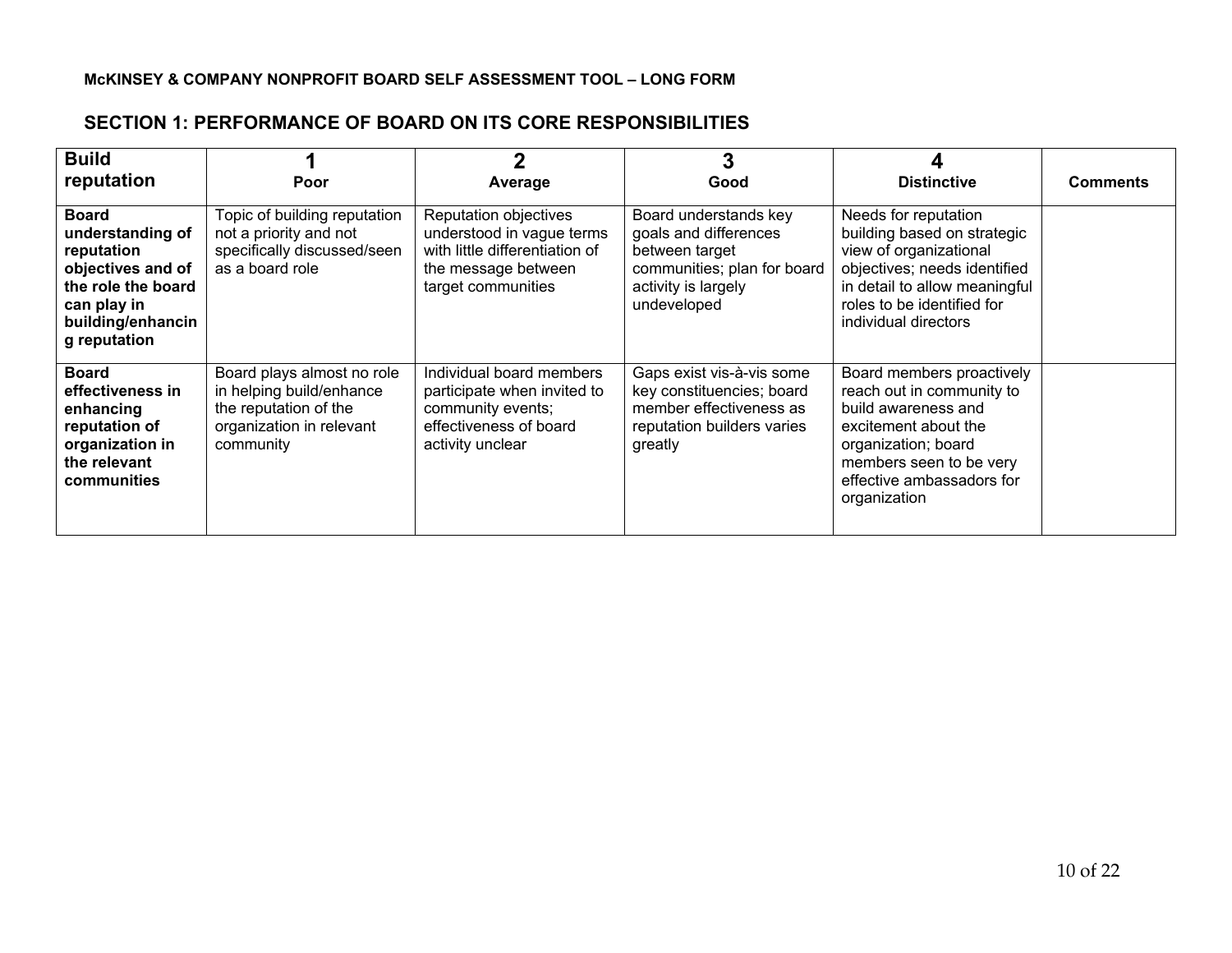| <b>Oversee</b><br>financial<br>performance,<br>ensure risk<br>management   | Poor                                                                                                                                                                               | $\overline{2}$<br>Average                                                                                                                                                            | 3<br>Good                                                                                                                                                                                                                                         | 4<br><b>Distinctive</b>                                                                                                                                                                                                                                                                    | <b>Comments</b> |
|----------------------------------------------------------------------------|------------------------------------------------------------------------------------------------------------------------------------------------------------------------------------|--------------------------------------------------------------------------------------------------------------------------------------------------------------------------------------|---------------------------------------------------------------------------------------------------------------------------------------------------------------------------------------------------------------------------------------------------|--------------------------------------------------------------------------------------------------------------------------------------------------------------------------------------------------------------------------------------------------------------------------------------------|-----------------|
| <b>Board role in</b><br>financial planning                                 | 1-year budgets prepared<br>with little input from board                                                                                                                            | Board actively reviews<br>annual financial plan;<br>investment objectives<br>generally understood, but<br>not clearly communicated<br>to fund managers                               | Board reviews and<br>approves 3- to 5-year<br>financial plan; written<br>investment policy guides<br>actions of fund managers                                                                                                                     | Board's active involvement<br>in preparing/reviewing<br>multi-year financial plan<br>results in robust discussion<br>of resource allocation,<br>funding plans, and<br>investment objectives in<br>context of strategic goals                                                               |                 |
| <b>Ongoing monitoring</b><br>of financial and<br>investment<br>performance | Sporadic or infrequent<br>review of results vs.<br>budget with little<br>opportunity for timely<br>intervention; few board<br>members feel they<br>understand financial<br>reports | Board monitors financial<br>statements at set intervals<br>(monthly or quarterly);<br>open issues requiring more<br>investigation or "surprise<br>results" are common<br>occurrences | Board monitors financial<br>results regularly; staff can<br>answer most questions<br>and responds in timely and<br>thoughtful manner to more<br>complex inquiries;<br>discussion not as "forward-<br>looking" as some board<br>members would like | Board monitors financial<br>statements regularly; key<br>performance indicators<br>routinely reported to whole<br>board; well-prepared staff<br>can explain variances and<br>discuss potential corrective<br>actions; "no surprises"<br>because of trust-based<br>communication with staff |                 |
| <b>Fiduciary and other</b><br>regulatory<br>compliance                     | No independent audit of<br>financial results or<br>processes; Limited<br>understanding of the<br>compliance required to<br>regulatory bodies                                       | Independent audit<br>performed and results<br>discussed between board<br>and auditor; little board<br>involvement with<br>compliance to other<br>regulatory bodies                   | Independent audit<br>performed; results<br>discussed with the board;<br>doard reviews reports<br>to/from key regulatory<br>bodies                                                                                                                 | Board ensures timely,<br>independent audit of<br>results and internal<br>processes; board<br>understands compliance<br>required to regulatory<br>bodies; feedback from<br>auditors/regulators forms<br>basis of recovery plan<br>monitored by board                                        |                 |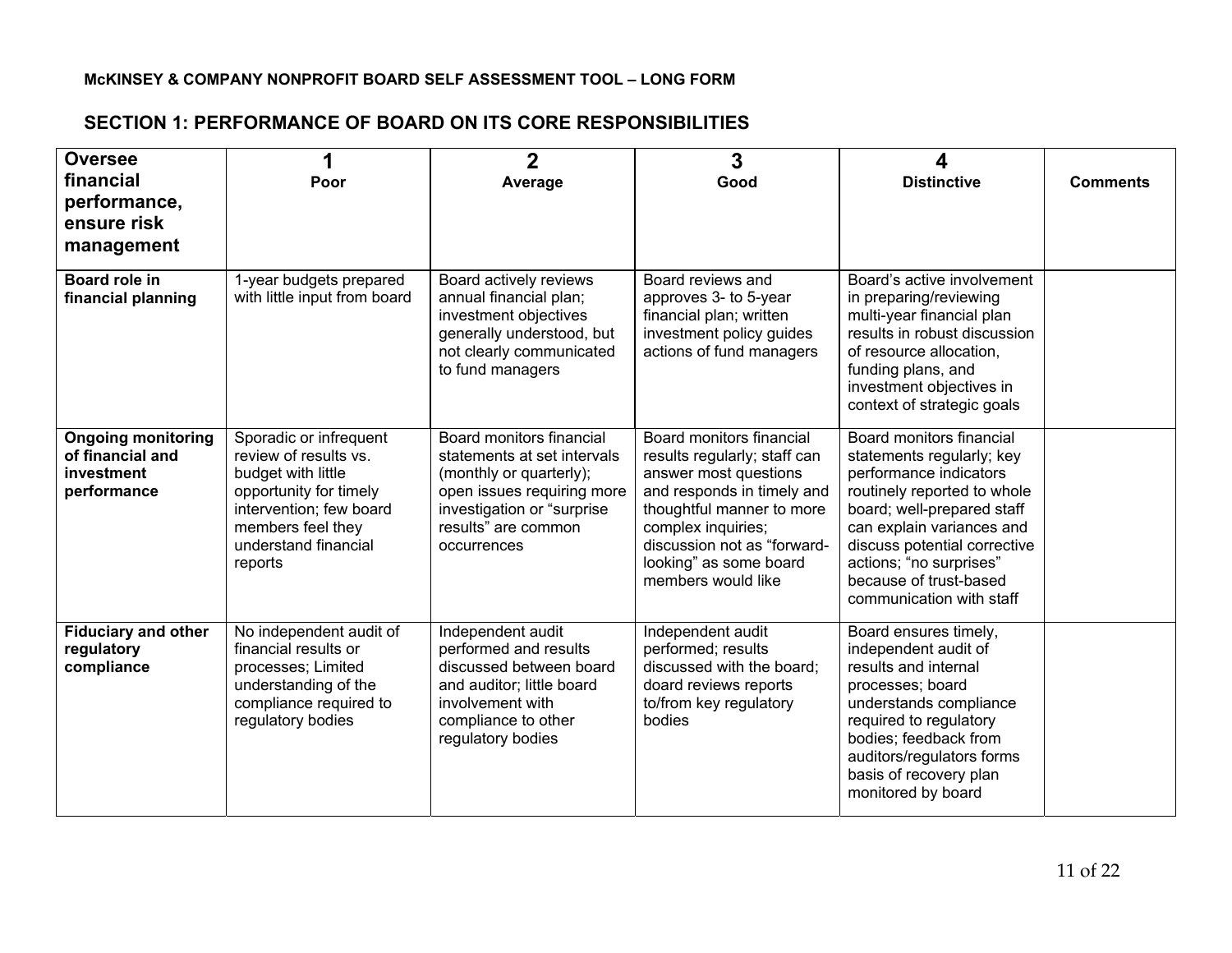| <b>Oversee</b><br>financial<br>performance,<br>ensure risk<br>management | Poor                                                                                  | Average                                                                                                                                                                                        | Good                                                                                                                                                          | <b>Distinctive</b>                                                                                                       | <b>Comments</b> |
|--------------------------------------------------------------------------|---------------------------------------------------------------------------------------|------------------------------------------------------------------------------------------------------------------------------------------------------------------------------------------------|---------------------------------------------------------------------------------------------------------------------------------------------------------------|--------------------------------------------------------------------------------------------------------------------------|-----------------|
| Board role in risk<br>management                                         | No clear understanding or<br>discussion of risks/<br>exposures facing<br>organization | Some discussion of key<br>risks and mitigation<br>strategies (insurance), but<br>effort is largely ad hoc or in<br>response to an event and<br>does not cover all major<br>exposure categories | Board annually reviews<br>financial and other risks as<br>well as mitigation policies,<br>but surprises regarding<br>exposure or gaps in<br>coverage do occur | Board annually reviews<br>potential sources of risk<br>and mitigation plans;<br>surprises or gaps in<br>coverage are few |                 |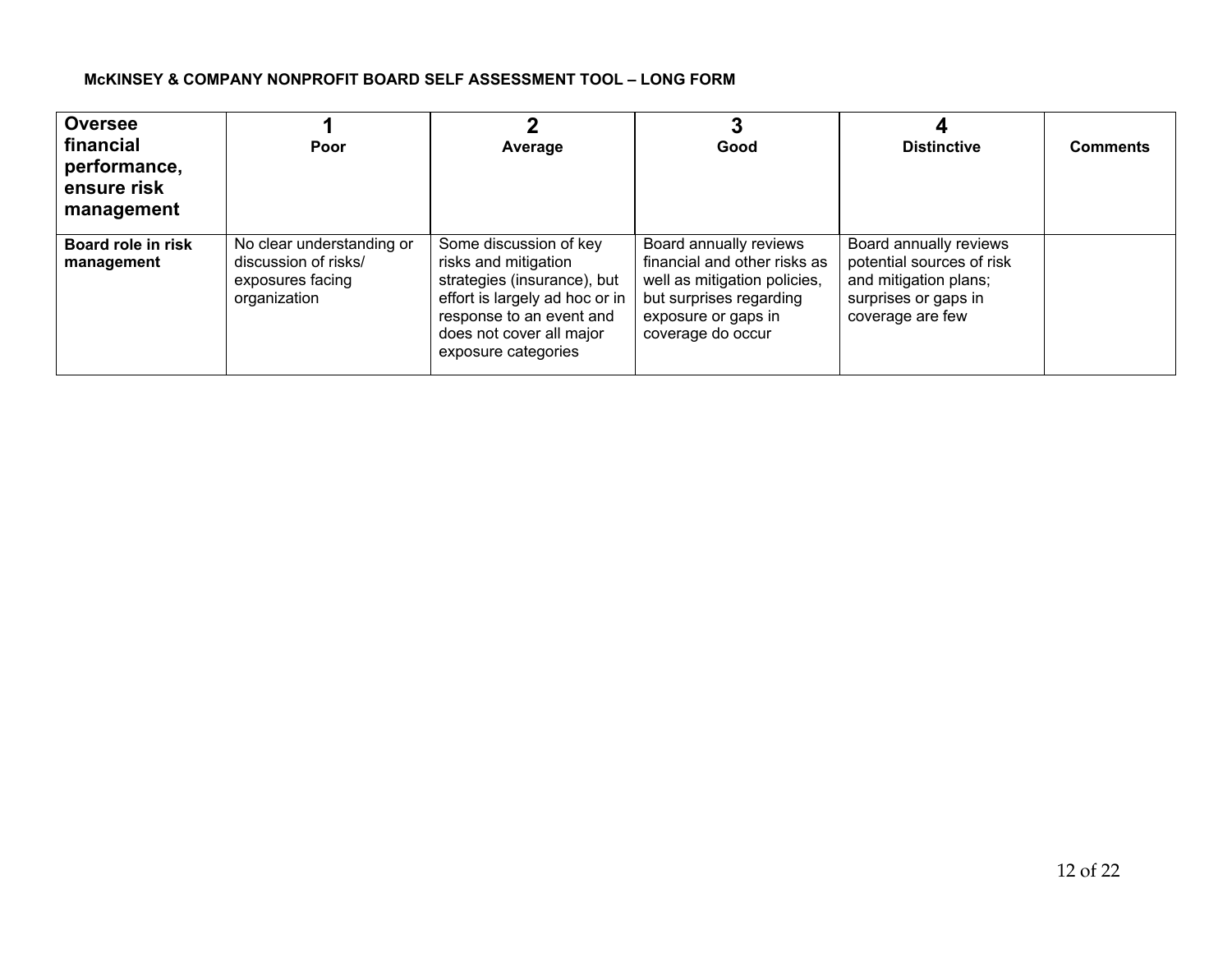| <b>Monitor</b><br>performance<br>and ensure<br>accountability          | Poor                                                                                         | $\mathbf 2$<br>Average                                                                                                                       | 3<br>Good                                                                                                                                                                     | <b>Distinctive</b>                                                                                                                                                                                                              | <b>Comments</b> |
|------------------------------------------------------------------------|----------------------------------------------------------------------------------------------|----------------------------------------------------------------------------------------------------------------------------------------------|-------------------------------------------------------------------------------------------------------------------------------------------------------------------------------|---------------------------------------------------------------------------------------------------------------------------------------------------------------------------------------------------------------------------------|-----------------|
| <b>Board</b><br>involvement in<br>developing<br>performance<br>metrics | Performance against<br>mission is discussed<br>infrequently with no pre-<br>determined goals | Discussion of strategy<br>leads to setting<br>programmatic goals for<br>year. Most goals focus on<br>activity levels (e.g., meals<br>served) | Board works with staff to<br>set goals for 1- to 3-year<br>period; metrics include<br>activity levels and some<br>efficiency or effectiveness<br>measures                     | Board works with staff to<br>set outcome based metrics<br>and goals as well as<br>activity/efficiency metrics;<br>targets set for 1 to 3 year<br>period. Performance of<br>comparable institutions is<br>used to inform targets |                 |
| <b>Process for</b><br>monitoring<br>performance                        | No formal process for<br>monitoring program<br>performance exists                            | Infrequent discussion of<br>performance and no<br>feedback to the strategic<br>planning or CEO evaluation                                    | Routine discussion of<br>performance against<br>programmatic objectives<br>but no clear feedback<br>mechanism into strategic<br>planning or CEO evaluation                    | Board routinely monitors<br>and discusses the<br>performance of<br>program/organization and<br>uses results to inform the<br>strategic plan, resource<br>allocation, and evaluation<br>of the CEO                               |                 |
| <b>Board</b><br>understanding of<br>accountability                     | Board does not view itself<br>accountable to any<br>stakeholders                             | Limited discussion of<br>accountability. Divergent<br>views regarding key<br>stakeholders                                                    | Board discussion of<br>accountability occurs in<br>unstructured format results<br>in consensus; discussion<br>not turned into action, e.g.,<br>stakeholders<br>communications | Board identifies primary<br>stakeholders and ensures<br>that performance results<br>are communicated<br>effectively to the<br>stakeholders                                                                                      |                 |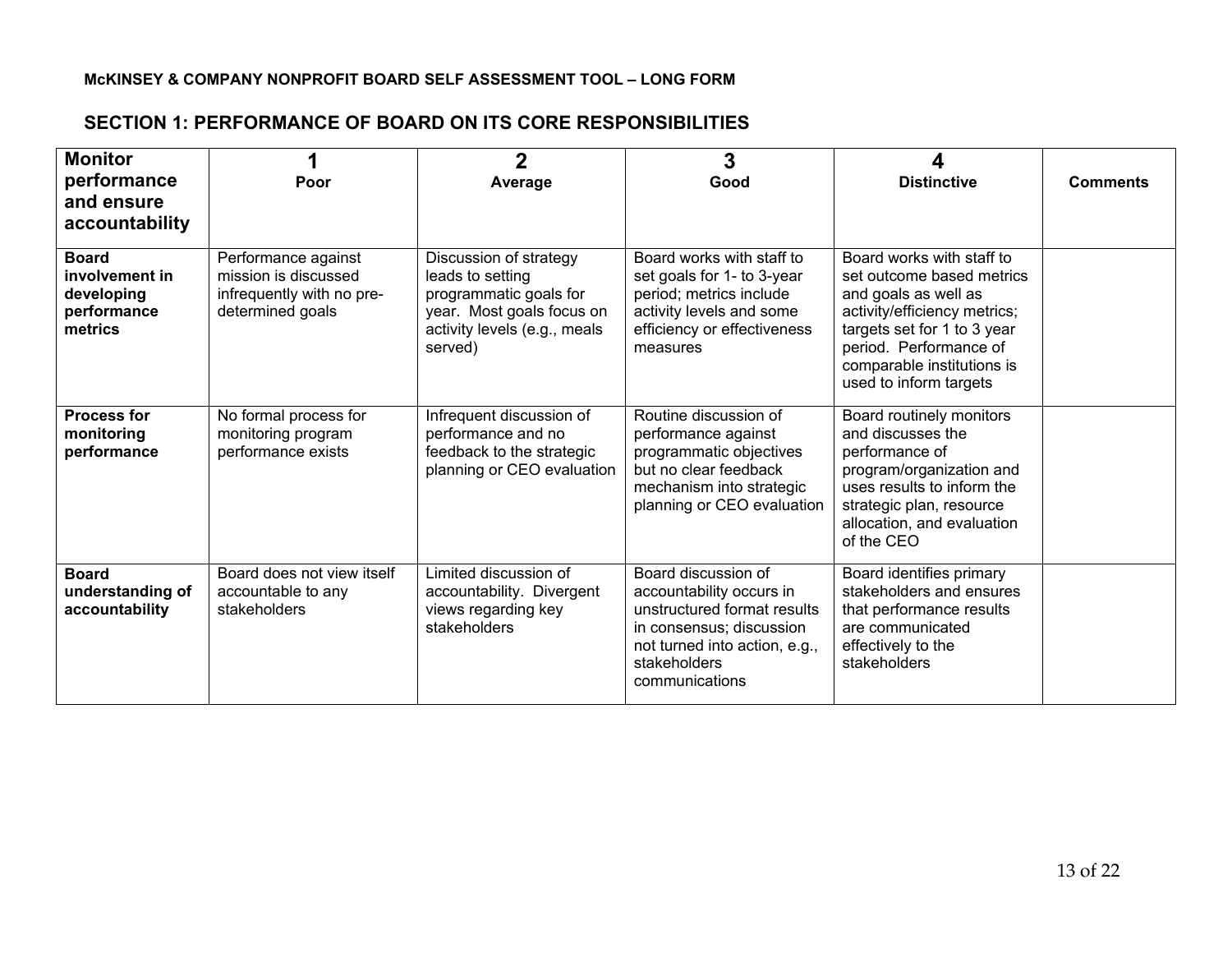| <b>Monitor</b><br>performance<br>and ensure<br>accountability              | Poor                                                                      | Average                                                                                                                                                                                                       | Good                                                                                                                                                                                        | <b>Distinctive</b>                                                                                                                                                                                                                                                             | <b>Comments</b> |
|----------------------------------------------------------------------------|---------------------------------------------------------------------------|---------------------------------------------------------------------------------------------------------------------------------------------------------------------------------------------------------------|---------------------------------------------------------------------------------------------------------------------------------------------------------------------------------------------|--------------------------------------------------------------------------------------------------------------------------------------------------------------------------------------------------------------------------------------------------------------------------------|-----------------|
| <b>Process for</b><br>obtaining and<br>using feedback<br>from stakeholders | Board has no process to<br>obtain feedback from<br>mechanism stakeholders | Feedback from<br>stakeholders is limited to<br>presentations by staff or<br>"highlights"/presentations/<br>interactions with service<br>recipients at board<br>meetings; not all<br>stakeholders represented. | Board does receive positive<br>and negative feedback<br>from stakeholders but<br>feedback is anecdotal;<br>board discusses feedback<br>with CEO/staff and agrees<br>on areas of improvement | Board has formal process<br>in place (e.g., stakeholder<br>committee) to obtain<br>feedback from stakeholders<br>without filters by the staff;<br>board ensures that the<br>results from the<br>stakeholder feedback are<br>used to inform strategy and<br>resource allocation |                 |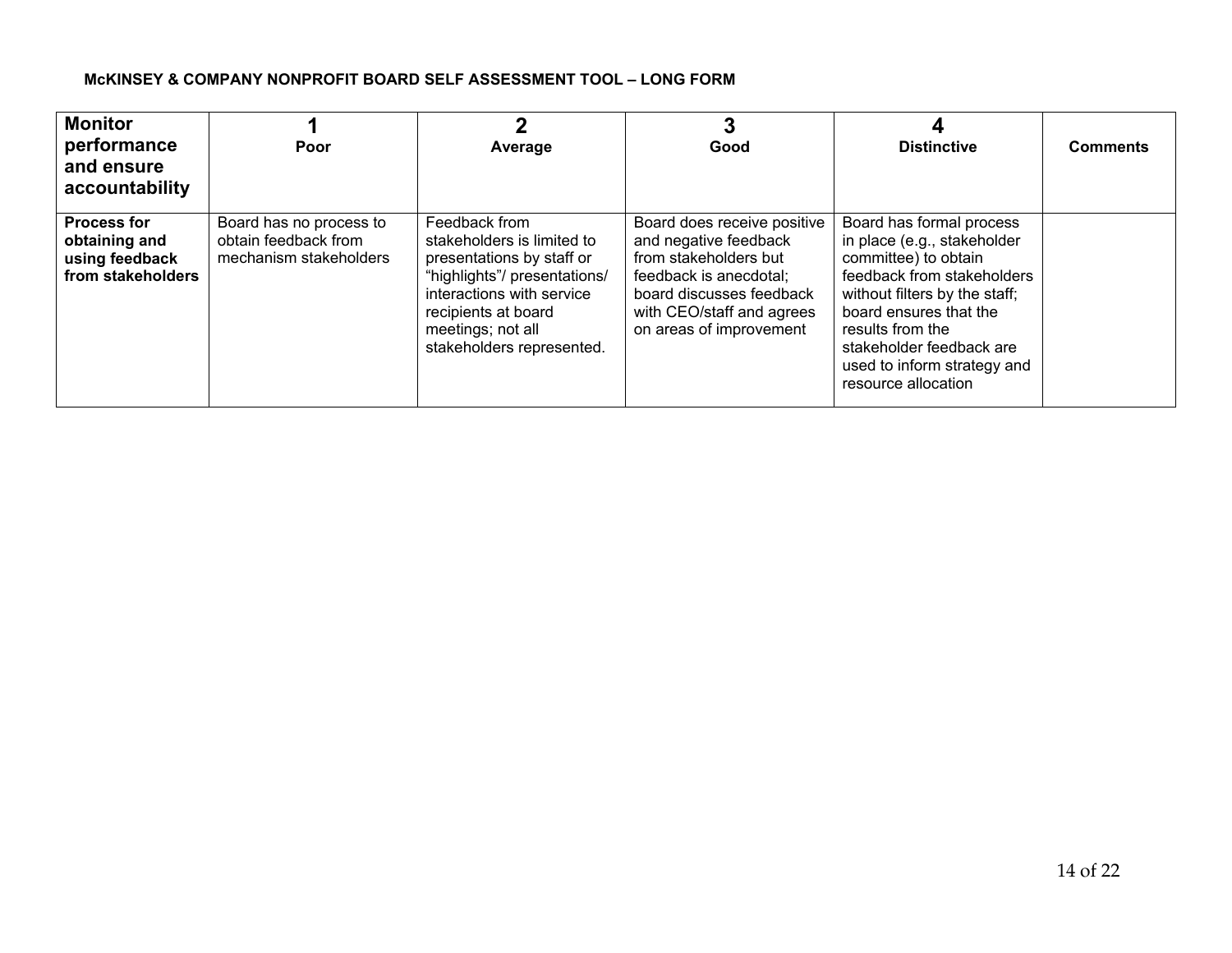| Improve board<br>performance                                                       | Poor                                                                                   | $\overline{2}$<br>Average                                                                                                                                                        | 3<br>Good                                                                                                                                                                                                                  | Δ<br><b>Distinctive</b>                                                                                                                                                                                                                                                                                 | <b>Comments</b> |
|------------------------------------------------------------------------------------|----------------------------------------------------------------------------------------|----------------------------------------------------------------------------------------------------------------------------------------------------------------------------------|----------------------------------------------------------------------------------------------------------------------------------------------------------------------------------------------------------------------------|---------------------------------------------------------------------------------------------------------------------------------------------------------------------------------------------------------------------------------------------------------------------------------------------------------|-----------------|
| <b>Goal setting for</b><br>the board as a<br>follow-on to<br>strategic<br>planning | No specific goals exist for<br>the board                                               | Board translates strategic<br>plan into goals in an ad-hoc<br>manner and does not<br>assign responsibilities to<br>board committees                                              | Board translates strategic<br>plan into goals only in<br>certain categories like fund-<br>raising                                                                                                                          | Board translates the<br>strategic plan for the<br>organization into a set of<br>concrete goals for the<br>board and board<br>committees, including<br>timelines and required staff<br>support                                                                                                           |                 |
| Evaluation of<br>board<br>performance<br>against goals                             | No evaluation is conducted<br>by the board on its<br>performance against the<br>qoals  | Board informally evaluates<br>its performance on major<br>objectives                                                                                                             | Board formally evaluates its<br>performance on major<br>goals but no feedback<br>mechanism exists to<br>improve board functioning                                                                                          | Board evaluates its<br>performance against the<br>goals and uses the lessons<br>learned to develop plans to<br>improve board<br>effectiveness                                                                                                                                                           |                 |
| <b>Process for</b><br>evaluating<br>individual<br>directors                        | No process in place for<br>individual member<br>performance                            | Evaluations of individual<br>directors occur informally<br>as part of re-nomination<br>process. Evaluations are<br>light touch and board<br>seems to have a lot of<br>"deadwood" | Board committee in place<br>to evaluate individual<br>director performance jointly<br>with director at time of re-<br>nomination; most board<br>members are seen as<br>valuable contributors to<br>organization governance | Board committee in place<br>to evaluate individual<br>director performance<br>periodically and jointly<br>discusses how to help a<br>director give his/her best to<br>the organization; little<br>collective tolerance for<br>directors who are not active<br>in organization governance<br>and support |                 |
| Developing a plan<br>for improving<br>board<br>performance over<br>time            | Board discussion of its own<br>performance is very limited<br>and largely unstructured | Informal process for<br>evaluating board<br>performance is largely<br>CEO/chair driven and plan<br>for improvement is not<br>widely known by directors                           | Board organizes to review<br>performance every several<br>years; board leadership<br>generally seen to have a<br>plan for improving<br>performance                                                                         | Formal process (e.g.,<br>annual self assessment)<br>results in a clear plan for<br>improvement; board<br>collectively owns the topic<br>of improving its value to the<br>organization                                                                                                                   |                 |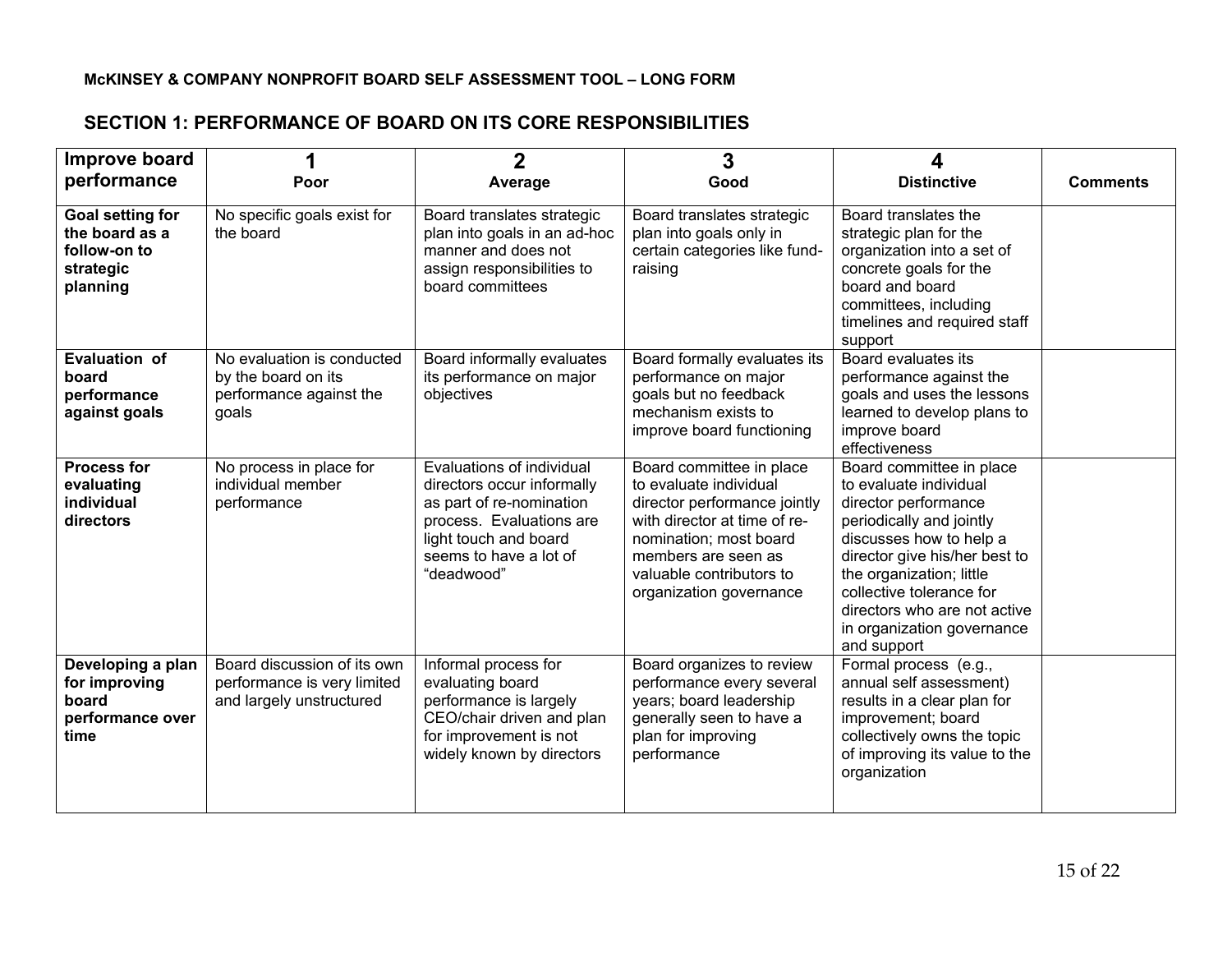## **SECTION 2: PERCEIVED IMPORTANCE OF RESPONSIBILITIES FOR THE NEXT 1-2 YEARS**

A nonprofit board adds value by undertaking each of the nine responsibilities identified; however, boards rarely have time to focus on all the responsibilities. Good nonprofits prioritize their activities depending the context of the organization. As you complete this section please choose those areas of potential board focus that are most needed over the next 1 to 2 years to ensure the organization succeeds against its mission.

| How important is it for your board to focus on:                                                                                         | Low | <b>Medium</b> | <b>High</b> |  |
|-----------------------------------------------------------------------------------------------------------------------------------------|-----|---------------|-------------|--|
| Clarifying the organization's mission or vision                                                                                         |     | О             | О           |  |
| Resolving key strategic or policy issues (please identify issues below)                                                                 | О   | о             | O           |  |
| Developing (or replacing) the CEO                                                                                                       | О   | О             | О           |  |
| Developing the financial resources needed to support the strategy                                                                       | О   | О             | О           |  |
| Providing expertise or access to support organizational priorities (please identify<br>priorities below)                                | О   | О             | O           |  |
| Building/enhancing reputation of organization with key stakeholders/community<br>(please identify stakeholders/community targets below) | О   | О             | О           |  |
| Overseeing financial performance and ensuring adequate risk management                                                                  | О   | О             | О           |  |
| Assessing performance against mission and key program priorities                                                                        | О   | О             | О           |  |
| Improving board performance                                                                                                             | О   | О             | O           |  |

**Please add any additional thoughts to explain your answers or identify additional needs:** 

## **SECTION 3: ENABLERS OF BOARD EFFECTIVENESS**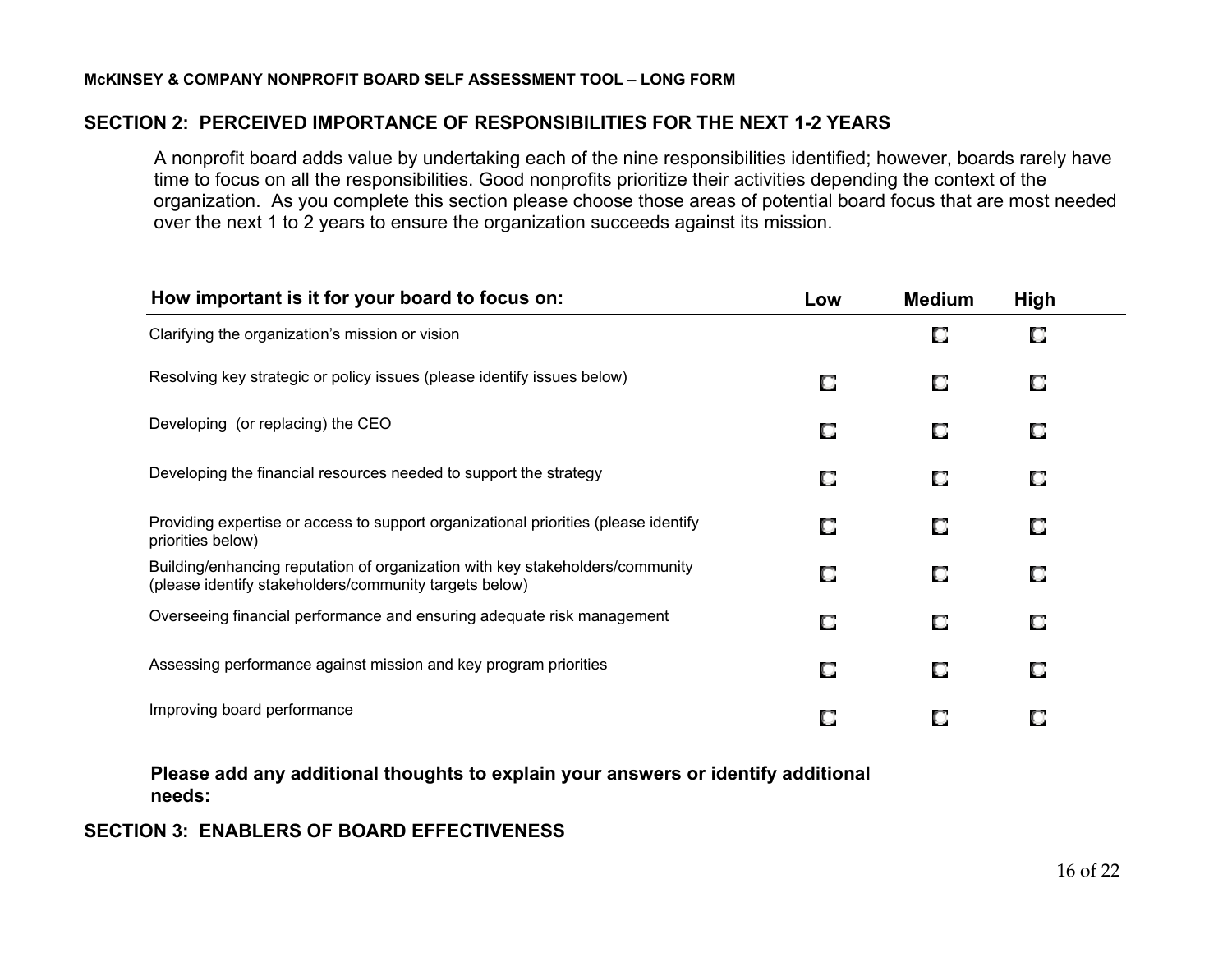| Size and                                                                                                     |                                                                                                                                                                                                                                  | $\overline{2}$                                                                                                                                                                         | 3                                                                                                                                                                                                  | 4                                                                                                                                                                                                                                                        |                 |
|--------------------------------------------------------------------------------------------------------------|----------------------------------------------------------------------------------------------------------------------------------------------------------------------------------------------------------------------------------|----------------------------------------------------------------------------------------------------------------------------------------------------------------------------------------|----------------------------------------------------------------------------------------------------------------------------------------------------------------------------------------------------|----------------------------------------------------------------------------------------------------------------------------------------------------------------------------------------------------------------------------------------------------------|-----------------|
| structure                                                                                                    | Poor                                                                                                                                                                                                                             | Average                                                                                                                                                                                | Good                                                                                                                                                                                               | <b>Distinctive</b>                                                                                                                                                                                                                                       | <b>Comments</b> |
| <b>Board size</b>                                                                                            | Board either too small,<br>creating heavy work for<br>volunteer members or<br>inadequate coverage of key<br>responsibilities, or too large<br>to form cohesive group;<br>board has not addressed<br>size as issue to be resolved | Board size is largely legacy<br>of past decisions;<br>imbalances exist in<br>workload and/or coverage<br>of board roles.                                                               | While not a topic of<br>discussion, board size for<br>most part adequately meets<br>the board's needs                                                                                              | Board discusses issue of<br>size explicitly and directors<br>widely believe the current<br>size adequately balances:<br>Coverage of roles<br>Cohesiveness<br>$\blacksquare$<br>among members<br>Work load<br>$\blacksquare$                              |                 |
| <b>Executive</b><br>committee (if it<br>exists)                                                              | Executive committee acts<br>as de-facto board, which<br>tends to demoralize other<br>board members                                                                                                                               | Executive committee exists<br>although role is not clearly<br>understood by all board<br>members; emerging sense<br>that executive committee<br>may overstep its<br>appropriate bounds | Executive committee has<br>clear role, well understood<br>and supported by all board<br>members; value of<br>executive committee as<br>resource not completely<br>exploited by the<br>organization | Executive committee has<br>clear role, well understood<br>and supported by all board<br>members; serves as a<br>valuable resource to the<br>board chair and CEO in<br>guiding the organization<br>and also in improving the<br>overall board performance |                 |
| <b>Committee</b><br>structure:<br><b>Purpose and</b><br>charter of<br>committees                             | Committee structure<br>mirrors staff functions and<br>not organizational priorities;<br>charter unclear or<br>indistinguishable from staff<br>functions                                                                          | Committees are logically<br>organized and reflect<br>organizational priorities but<br>few have clear charter/<br>goals                                                                 | Most standing committees<br>have clear charter and<br>reflect organizational<br>priorities with few<br>exceptions                                                                                  | Committee structure<br>explicitly designed with<br>clear charter around<br>organizational priorities;<br>board effectively uses mix<br>of ad-hoc and standing<br>committees to fulfill<br>objectives                                                     |                 |
| <b>Mechanisms for</b><br>affiliation with<br>organization<br>other than<br>governance<br>board<br>membership | Non-board mechanisms to<br>increase affiliation with<br>organization have not been<br>considered, although some<br>members see potential<br>benefits                                                                             | Organization has non-<br>governance board affiliation<br>options but there is<br>considerable role confusion<br>or options do not seem to<br>achieve desired objectives                | Mechanisms in place but<br>effectiveness or coverage<br>of key constituencies varies                                                                                                               | Board has effective<br>structures/mechanisms for<br>affiliation such as advisory<br>groups with well-defined<br>roles or, such options have<br>been considered and<br>rejected as not necessary                                                          |                 |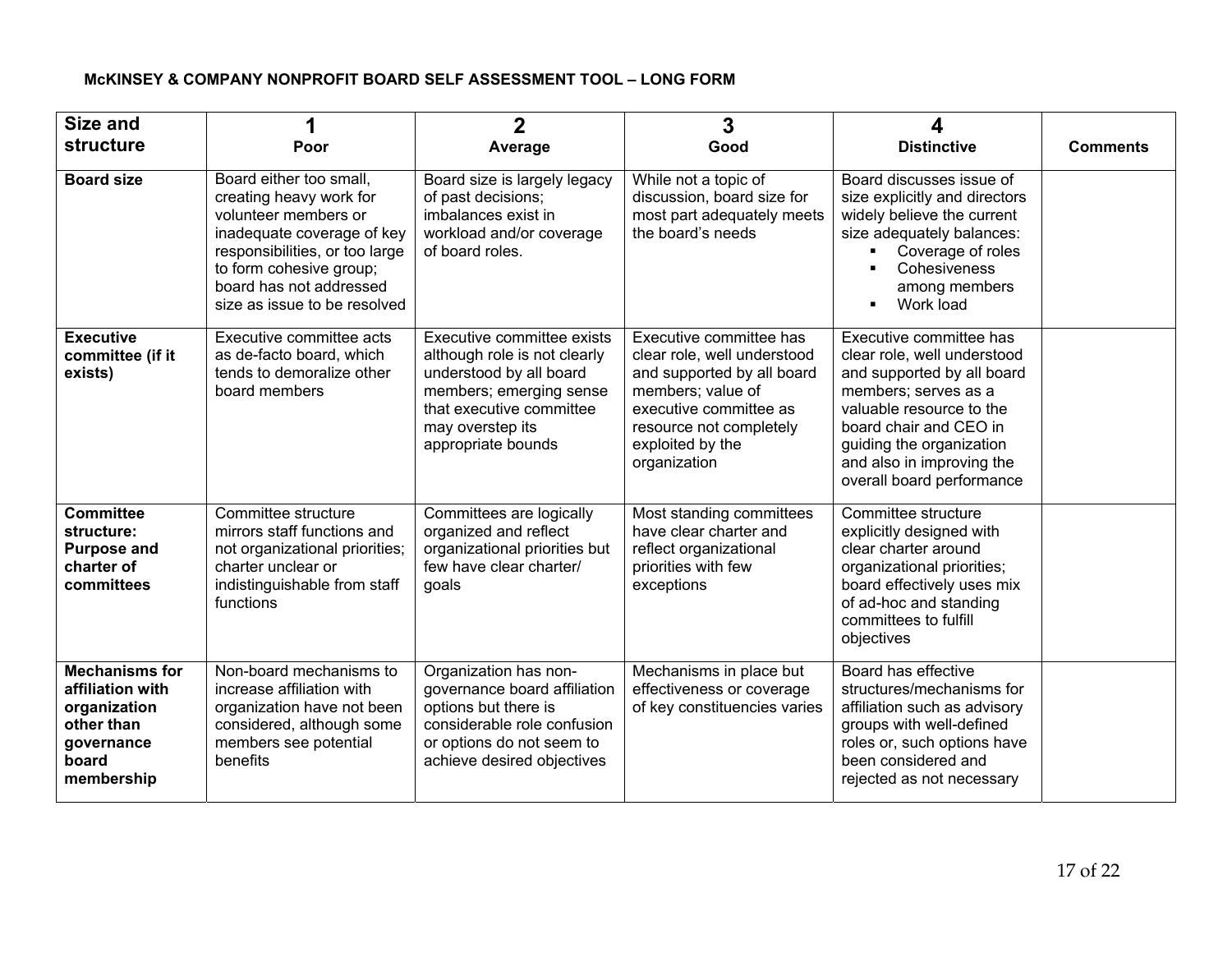#### **SECTION 3: ENABLERS OF BOARD EFFECTIVENESS**

| <b>Composition</b>                                                                           |                                                                                                                                                                             | $\overline{2}$                                                                                                                                                                                                            | 3                                                                                                                                                                                                |                                                                                                                                                                                                                                                                                 |                 |
|----------------------------------------------------------------------------------------------|-----------------------------------------------------------------------------------------------------------------------------------------------------------------------------|---------------------------------------------------------------------------------------------------------------------------------------------------------------------------------------------------------------------------|--------------------------------------------------------------------------------------------------------------------------------------------------------------------------------------------------|---------------------------------------------------------------------------------------------------------------------------------------------------------------------------------------------------------------------------------------------------------------------------------|-----------------|
|                                                                                              | Poor                                                                                                                                                                        | Average                                                                                                                                                                                                                   | Good                                                                                                                                                                                             | <b>Distinctive</b>                                                                                                                                                                                                                                                              | <b>Comments</b> |
| <b>Understanding of</b><br>board<br>composition<br>needed to meet<br>organizational<br>goals | There is little discussion of<br>desired board member<br>skills/attributes; as a result<br>board composition seems<br>to be a legacy of random<br>conversations/initiatives | Needs discussed are<br>largely about how we can<br>get more large donors.<br>Significant gaps exist in<br>skills needed by board                                                                                          | IThe process of identifying<br>board needs is not as<br>strong as it could be, but for<br>the most part few gaps<br>exist                                                                        | Systematic process for<br>identifying needed board<br>skills driven by strategic<br>plan; gaps are understood<br>and agreed to by the entire<br>board; most new board<br>members seem to "fit our<br>needs well"                                                                |                 |
| <b>Process and</b><br>criteria for<br>recruitment                                            | Recruitment process is ad-<br>hoc; Board is largely<br>reactive to the suggestions<br>of a few board members/<br>CEO                                                        | Formal process exists to<br>identify and cultivate<br>potential members.<br>Candidate pool is generally<br>seen as more narrow and a<br>sense exists that other<br>boards in area attract a<br>stronger pool of directors | Formal recruitment process<br>with clear criteria in place;<br>Board seems to surface a<br>strong list of potential<br>candidates, but converts on<br>a smaller percentage than it<br>would like | Formal process with clear<br>evaluative criteria in place;<br>whole board reaches out to<br>potential members from a<br>wide range sources;<br>recruitment process is<br>continuous and with multi-<br>year horizon; new members<br>are seen as great additions<br>to the board |                 |
| Diversity on the<br>board                                                                    | Diversity not a topic of<br>conversation and no<br>material representation of<br>potentially useful sources<br>of diversity                                                 | Board's view of diversity<br>not tailored to the needs of<br>the organization and board<br>has not achieved the<br>desired composition                                                                                    | Board understands the<br>types of diversity needed,<br>has a plan to achieve the<br>desired diversity and is on<br>its way to fulfilling it                                                      | Board understands types of<br>diversity needed for<br>organization and the value<br>of diversity; current<br>diversity on the board<br>adequately reflects the<br>diversity needed                                                                                              |                 |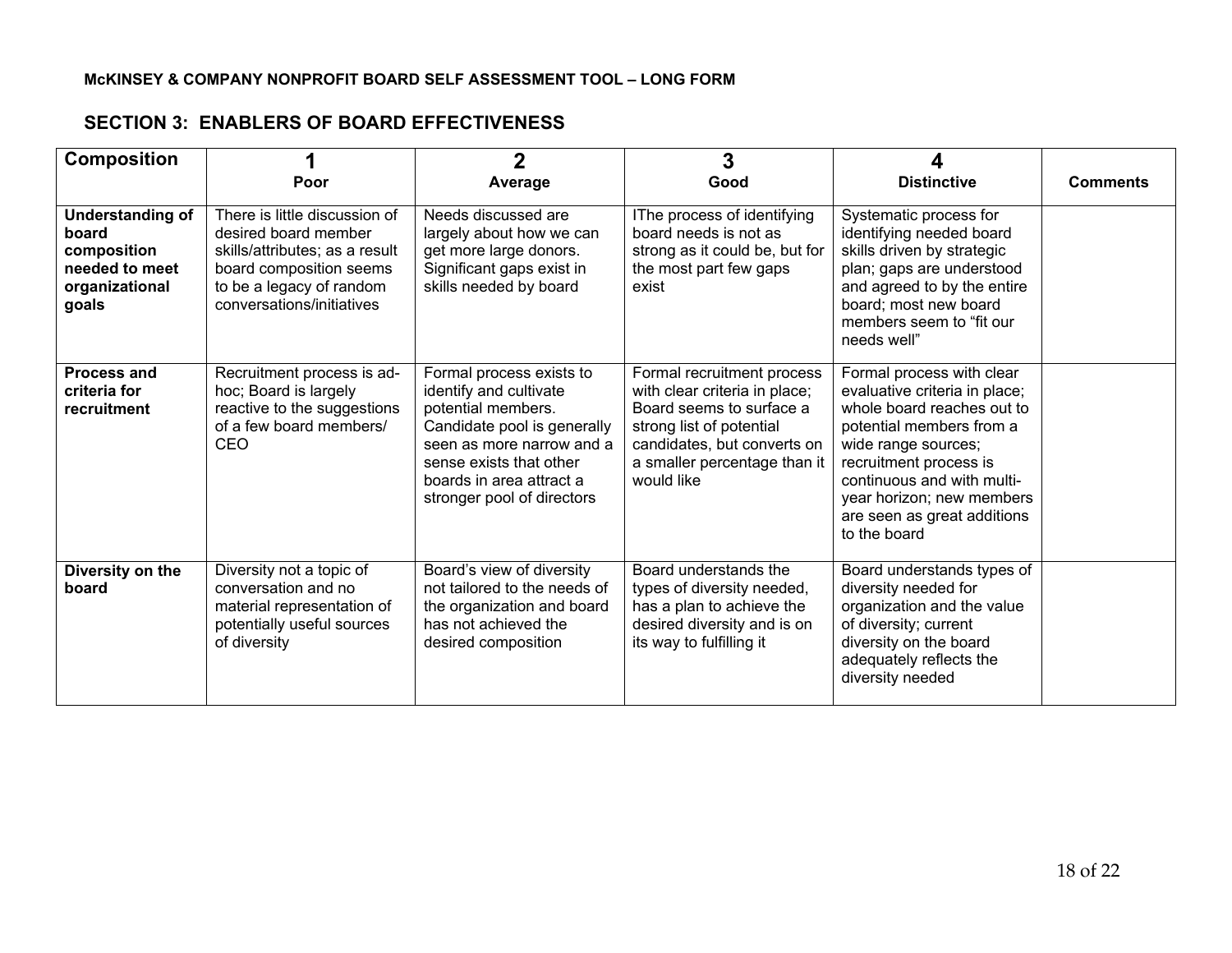| <b>Composition</b>            |                                                | $\mathbf{2}$                                                                                                                  | 3                                                                                                                                                                                                                                                                  |                                                                                                                                                                                                                                              |                 |
|-------------------------------|------------------------------------------------|-------------------------------------------------------------------------------------------------------------------------------|--------------------------------------------------------------------------------------------------------------------------------------------------------------------------------------------------------------------------------------------------------------------|----------------------------------------------------------------------------------------------------------------------------------------------------------------------------------------------------------------------------------------------|-----------------|
|                               | Poor                                           | Average                                                                                                                       | Good                                                                                                                                                                                                                                                               | <b>Distinctive</b>                                                                                                                                                                                                                           | <b>Comments</b> |
| Term limits                   | No clear policy on term<br>limits exists       | Term limits policy exists,<br>but the board tends to<br>reappoint current members<br>until term limits are reached            | Although term limits works<br>for the most part,<br>exceptions exist, tilting to<br>either the need for new<br>members or the desire to<br>retain a few exceptional<br>long-standing members.<br>Exiting directors are<br>frequently "lost" to the<br>organization | Term limits effectively<br>balance:<br>• Need for new<br>members/skills<br>• Retention of valuable<br>directors<br>Mechanisms are in place<br>for ensuring continued<br>involvement of high-<br>performing retiring board<br>members         |                 |
| Orientation of<br>new members | No formal orientation for<br>new board members | Formal orientation exists<br>but misses key topics; new<br>directors feel welcomed,<br>but take a while to get up to<br>speed | Effective formal orientation<br>covers key topics, but<br>misses the opportunity to<br>welcome/listen to new<br>directors. Initial new<br>director roles sometimes<br>don't make sense/inspire<br>new members                                                      | Formal orientation process<br>covers key topics (mission,<br>organization, finances,<br>responsibilities of<br>directors); committee<br>assignments are welcomed<br>by new directors who<br>quickly become effective<br>members of the board |                 |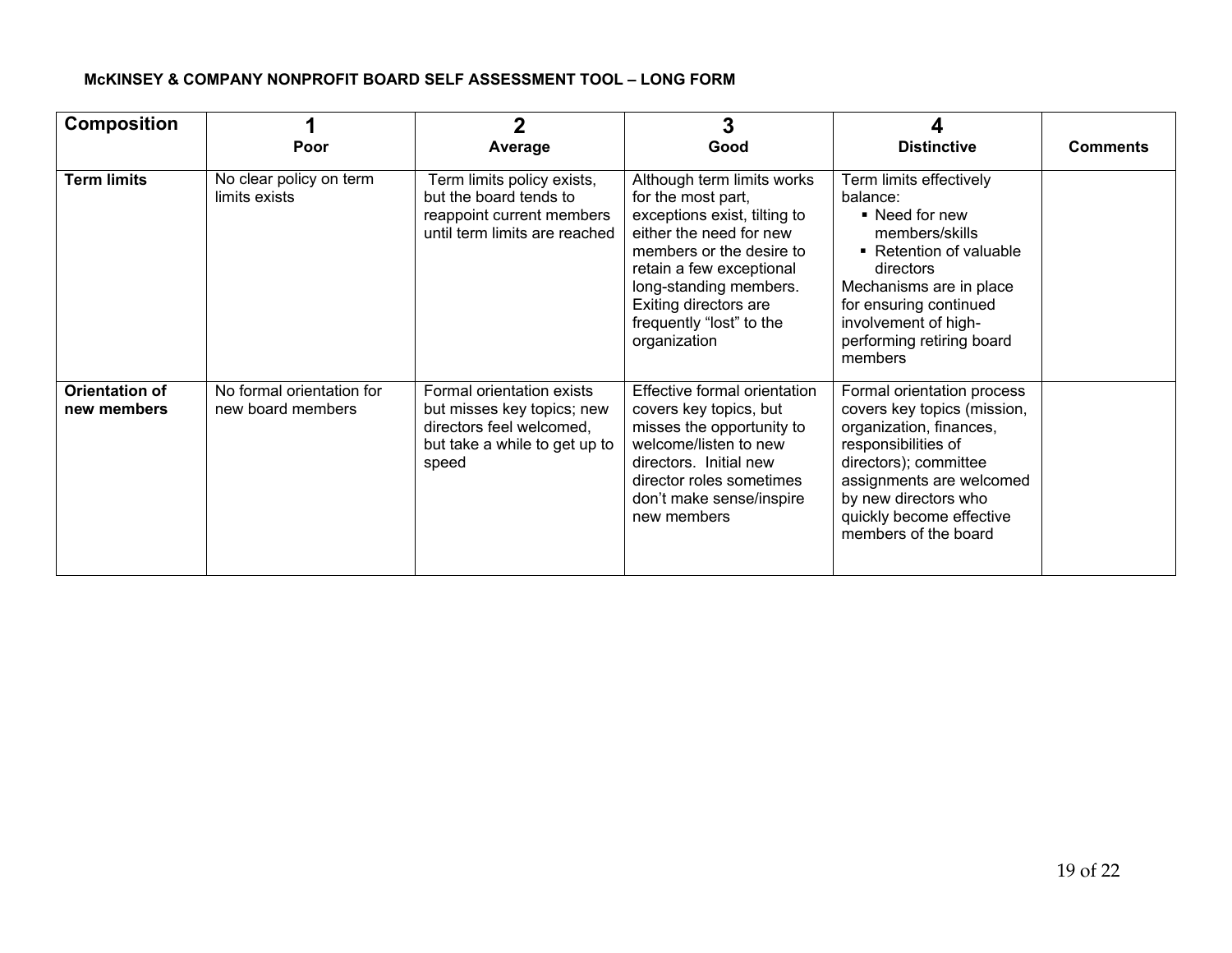## **SECTION 3: ENABLERS OF BOARD EFFECTIVENESS**

| Leadership<br>(board chair<br>and committee<br>leaders)                | 1<br>Poor                                                                                                              | $\overline{2}$<br>Average                                                                                                                                                                         | $\mathbf{3}$<br>Good                                                                                                                                                                            | 4<br><b>Distinctive</b>                                                                                                                                                                                              | <b>Comments</b> |
|------------------------------------------------------------------------|------------------------------------------------------------------------------------------------------------------------|---------------------------------------------------------------------------------------------------------------------------------------------------------------------------------------------------|-------------------------------------------------------------------------------------------------------------------------------------------------------------------------------------------------|----------------------------------------------------------------------------------------------------------------------------------------------------------------------------------------------------------------------|-----------------|
| <b>Process for</b><br>deciding who<br>leads and for how<br>long        | No clear process exists for<br>selecting the leadership<br>and/or most members do<br>not know the selection<br>process | Process exists for<br>selecting/transitioning<br>board and committee<br>leadership; Some confusion<br>within board about process<br>or election criteria or<br>leadership tenures                 | Process exists for selecting<br>leadership at board and<br>committee levels although<br>leadership criteria not<br>articulated. Expected<br>duration of leadership<br>positions not articulated | Clear, well-understood, and<br>accepted process is in<br>place to select and<br>transition board and<br>committee leadership.<br>Board leadership decisions<br>seen to strengthen<br>performance of institution      |                 |
| <b>Succession</b><br>planning and<br>development of<br>board leaders   | No process (formal or<br>informal) in place to<br>cultivate next generation of<br>board leaders                        | Next generation of leaders<br>has yet to be identified by<br>current leaders.<br>Succession decisions result<br>in need for much learning<br>on the job                                           | Future leaders are<br>identified and given<br>opportunities to lead. Most<br>transitions are seen as<br>appropriate and timely                                                                  | Process in place to identify<br>and develop board leaders;<br>committee assignments<br>rotated to give board<br>members experience and<br>opportunity to lead; board<br>seen to have a rich set of<br>future leaders |                 |
| <b>Quality of</b><br>leadership<br>relationship with<br>CEO/ key staff | Leadership working<br>relationship with the CEO is<br>strained                                                         | Board chair has a good<br>relationship with CEO<br>though relationships with<br>staff are under-developed;<br>committee leaders do not<br>interact with CEO or staff<br>very often or effectively | The board chair has an<br>effective relationship with<br>the CEO and key staff<br>although at the committee<br>level, the quality of<br>relationship varies                                     | Board leadership has an<br>effective working<br>relationship with the CEO<br>and key staff                                                                                                                           |                 |
| <b>Effectiveness of</b><br>board leadership                            | Current board leadership is<br>largely ineffective given the<br>needs of the organization                              | Current effectiveness of<br>board leadership group<br>(chair, committee chairs) is<br>mixed, due to varying<br>degrees of skill and<br>enthusiasm                                                 | For the most part, board<br>leadership is effective with<br>a few exceptions                                                                                                                    | Current board leadership<br>has the necessary skills,<br>enthusiasm, energy, and<br>time to provide leadership<br>to the board                                                                                       |                 |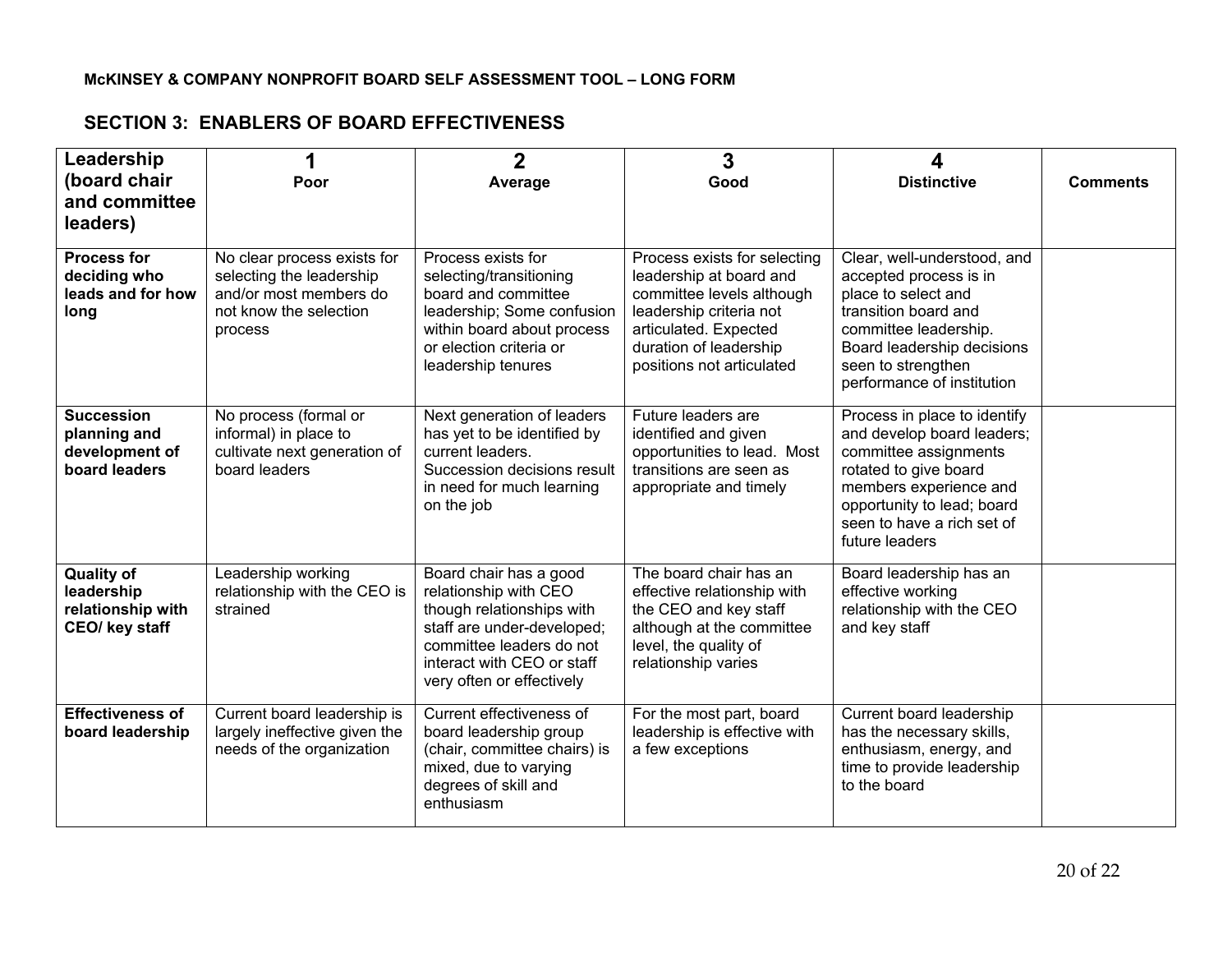#### **SECTION 3: ENABLERS OF BOARD EFFECTIVENESS**

| <b>Processes</b>                      | Poor                                                                                                                                                               | $\overline{2}$<br>Average                                                                                                                                                                                                                                                                 | 3<br>Good                                                                                                                                                                                                                       | 4<br><b>Distinctive</b>                                                                                                                                                                                                                                                                                                     | <b>Comments</b> |
|---------------------------------------|--------------------------------------------------------------------------------------------------------------------------------------------------------------------|-------------------------------------------------------------------------------------------------------------------------------------------------------------------------------------------------------------------------------------------------------------------------------------------|---------------------------------------------------------------------------------------------------------------------------------------------------------------------------------------------------------------------------------|-----------------------------------------------------------------------------------------------------------------------------------------------------------------------------------------------------------------------------------------------------------------------------------------------------------------------------|-----------------|
| <b>Quality of</b><br>preparation      | Calendar of meetings for<br>the year and agenda for<br>individual meetings not<br>established in timely<br>manner; Board receives<br>materials during meetings     | Calendar of meetings<br>established although<br>anticipated content not<br>included; Board receives<br>agenda and some materials<br>ahead of meeting; Materials<br>not of appropriate quality<br>for board to prepare;<br>Additional meeting time<br>required to get board up to<br>speed | Board receives agenda and<br>meeting materials for<br>individual meetings in a<br>timely manner; Annual<br>calendar allows appropriate<br>time for previewing/<br>consideration of key<br>decisions                             | Calendar of meetings set<br>and distributed for the year;<br>agenda for the individual<br>meetings sent out ahead of<br>time with indication of<br>expected focus/ high<br>impact areas for board<br>consideration; board<br>receives quality<br>background materials well<br>in advance of meetings and<br>arrive prepared |                 |
| <b>Effective meeting</b><br>processes | Meetings often start late<br>and run long; Majority of<br>time spend on<br>presentations to board<br>without sufficient time for<br>board debate and<br>discussion | Meetings start and end on<br>time although structure of<br>agenda revolves around<br>CEO/staff 'show and tell';<br>Significant board debate on<br>issues not expected or<br>desired                                                                                                       | Significant amount of<br>agenda is CEO/staff 'show<br>and tell'; Board has some<br>time to debate but<br>discussion is often cut short<br>due to time constraints.<br>Some members do not<br>contribute, although they<br>could | Meetings start and end on<br>time and time is managed<br>to ensure board discussion<br>on all important topics;<br>minimal 'show and tell' by<br>the CEO/staff; most time<br>dedicated to board<br>discussion and debate on<br>important issues. Board<br>members feel involved and<br>their contributions valued           |                 |
| <b>Fun and Passion</b>                | Board views meetings as a<br>chore; board members do<br>not socialize before or after<br>the meetings                                                              | Board meetings are for the<br>most part work driven and<br>lack opportunities for<br>camaraderie building and<br>connecting to the mission;<br>Members don't mind having<br>to miss a meeting now and<br>then                                                                             | Board meetings are for the<br>most part productive and<br>fun; some attempts are<br>made to include activities to<br>build camaraderie and<br>connect board members<br>with the mission;<br>attendance is typically high        | Board interactions are<br>productive and enjoyable;<br>good mixture of work and<br>fun activities including<br>effective efforts to connect<br>board members to the<br>mission (e.g., site visits);<br>board members hate to<br>miss meetings                                                                               |                 |